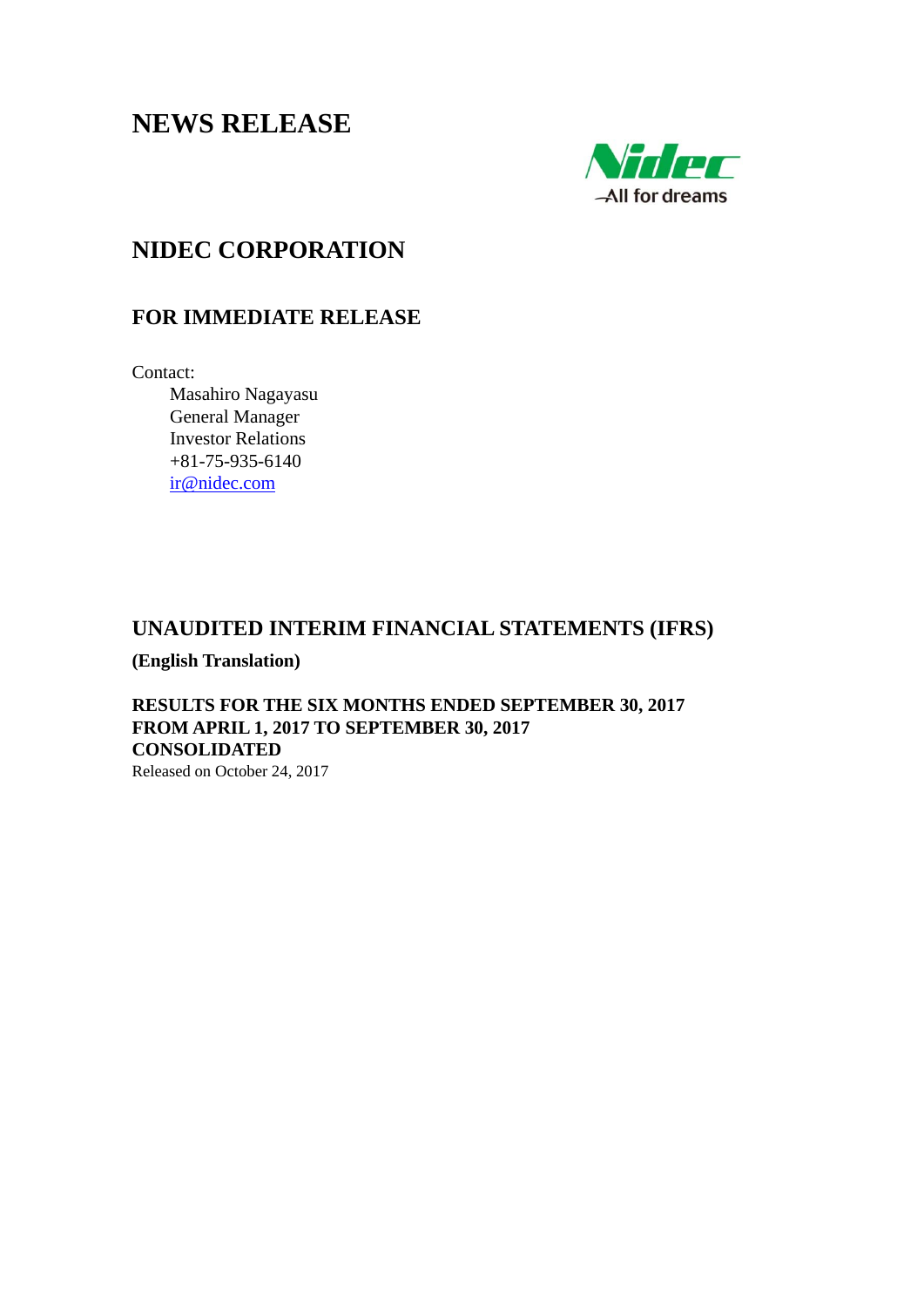# **NIDEC CORPORATION**

**Stock Listings:** Tokyo Stock Exchange **Head Office:** Kyoto, Japan **Date of Filing of Japanese Quarterly Report (Plan):** November 13, 2017

### **1. Selected Consolidated Financial Performance Information for the Six Months Ended September 30, 2017 (IFRS) (unaudited)**

### **(1) Consolidated Results of Operations**

|                                                              |                               | (Yen in millions) |
|--------------------------------------------------------------|-------------------------------|-------------------|
|                                                              | Six months ended September 30 |                   |
|                                                              | 2016                          | 2017              |
| Net sales                                                    | 564,030                       | 715,890           |
| Ratio of change from the same period of previous fiscal year | $(4.0)\%$                     | 26.9%             |
| Operating profit                                             | 68,985                        | 82,612            |
| Ratio of change from the same period of previous fiscal year | 15.7%                         | 19.8%             |
| Profit before income taxes                                   | 66,274                        | 76,630            |
| Ratio of change from the same period of previous fiscal year | 6.6%                          | 15.6%             |
| Profit attributable to owners of the parent                  | 50,094                        | 60,074            |
| Ratio of change from the same period of previous fiscal year | 6.9%                          | 19.9%             |
| Comprehensive income for the period                          | (26,001)                      | 89,674            |
| Ratio of change from the same period of previous fiscal year |                               |                   |

|                                                                   |                               | 'Yen)  |
|-------------------------------------------------------------------|-------------------------------|--------|
|                                                                   | Six months ended September 30 |        |
|                                                                   | 2016                          | 2017   |
| Earnings per share attributable to owners of the parent - Basic   | 168.89                        | 202.90 |
| Earnings per share attributable to owners of the parent - Diluted |                               |        |

### **(2) Consolidated Financial Position**

|                                                                               |                | (Yen in millions)  |
|-------------------------------------------------------------------------------|----------------|--------------------|
|                                                                               | March 31, 2017 | September 30, 2017 |
| Total assets                                                                  | 1,676,106      | 1,772,631          |
| Total equity                                                                  | 855,837        | 926,984            |
| Total equity attributable to owners of the parent                             | 846,603        | 917,434            |
| Ratio of total equity attributable to owners of the parent to total<br>assets | 50.5%          | 51.8%              |

### **2. Dividends (unaudited)**

|                             |                                          | 'Yen)                         |
|-----------------------------|------------------------------------------|-------------------------------|
|                             | Year ended<br>March 31, 2017<br>(actual) | Year ending<br>March 31, 2018 |
| Interim dividend per share  | 40.00                                    | $45.00$ (actual)              |
| Year-end dividend per share | 45.00                                    | $50.00$ (target)              |
| Annual dividend per share   | 85.00                                    | 95.00 (target)                |

(Note) Revision of previously announced dividend targets during this reporting period: Yes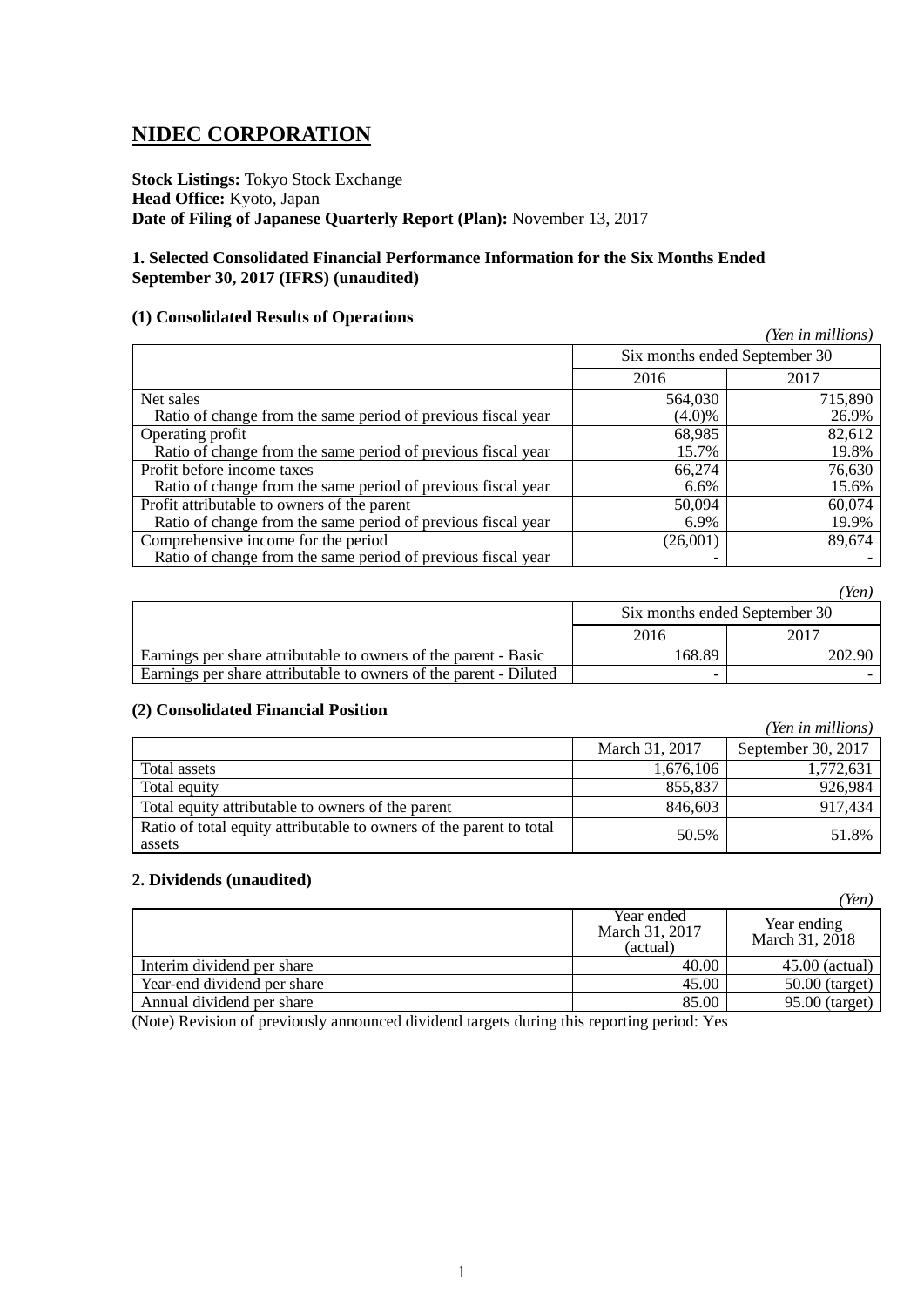#### **3. Forecast of Consolidated Financial Performance (for the fiscal year ending March 31, 2018)** *(Yen in millions)*

|                                                                       | Ten in millions)              |
|-----------------------------------------------------------------------|-------------------------------|
|                                                                       | Year ending<br>March 31, 2018 |
| Net sales                                                             | 1,450,000                     |
| Operating profit                                                      | 170,000                       |
| Profit before income taxes                                            | 163,000                       |
| Profit attributable to owners of the parent                           | 128,000                       |
| Earnings per share attributable to owners of the parent – Basic (Yen) | 432.32                        |

(Note) Revision of the previously announced financial performance forecast during this reporting period: Yes

### **4. Others**

### **(1) Changes in significant subsidiaries (changes in "specified subsidiaries" (***tokutei kogaisha***) accompanying changes in the scope of consolidation) during this period:** None

### **(2) Changes in accounting policies:**

- 1. Changes due to revisions to accounting standards: None
- 2. Changes due to other reasons: None
- 3. Changes in accounting estimates: None

### **(3) Number of shares issued (common stock)**

- 1. Number of shares issued at the end of each period (including treasury stock): 298,142,234 shares at March 31, 2017 298,142,234 shares at September 30, 2017
- 2. Number of treasury stock at the end of each period: 1,544,634 shares at March 31, 2017 2,066,518 shares at September 30, 2017
- 3. Weighted-average number of shares issued at the beginning and end of each period: 296,600,339 shares for the six months ended September 30, 2016 296,076,556 shares for the six months ended September 30, 2017

NIDEC (Nidec Corporation and its consolidated subsidiaries) finalized the provisional accounting treatment for the business combination in the three months ended March 31, 2017. Condensed quarterly consolidated financial statements for the six months ended September 30, 2016 reflect the revision of the initially allocated amounts of acquisition price as NIDEC finalized the provisional accounting treatment for the business combination.

NIDEC partly finalized the provisional accounting treatment for the business combination in the three months ended September 30, 2017. Consolidated financial statements for the year ended March 31, 2017 reflect the revision of the initially allocated amounts of acquisition price as NIDEC finalized the provisional accounting treatment for the business combination.

Investor presentation materials relating to our financial results for the six months ended September 30, 2017 are expected to be published on our corporate website on October 25, 2017.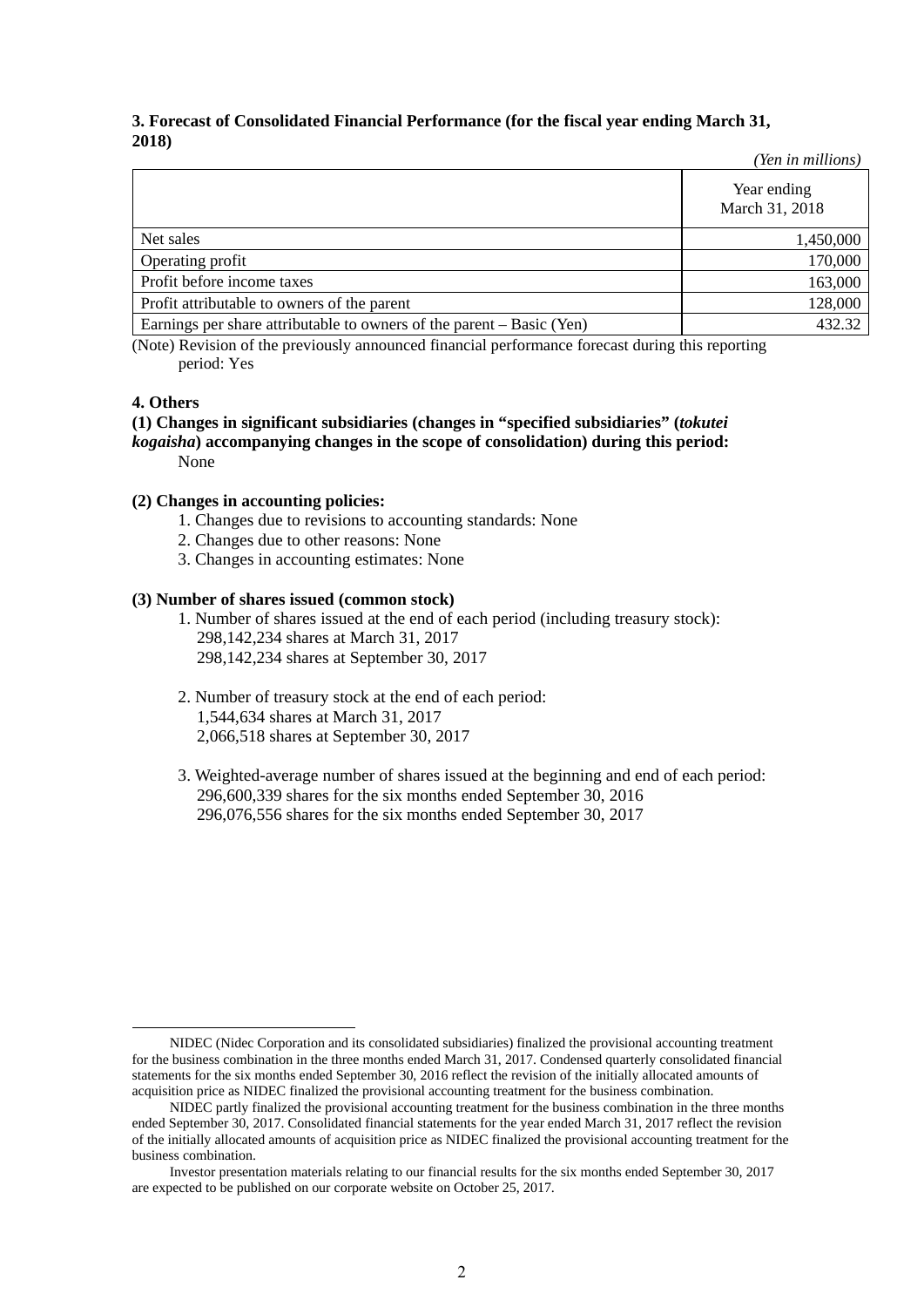# **1. Operating and Financial Review and Prospects**

### **(1) Analysis of Operating Results**

### **1. Overview of Business Environment for the Six Months Ended September 30, 2017**

In the global economy during the six months ended September 30, 2017, the U.S. economy continued to expand moderately, and the country's Federal Reserve Board (FRB) decided to start reducing its assets, and embarked on a complete lifting of its quantitative easing policy. In the meantime, with the European economy on a recovery track, discussion started within the European Central Bank (ECB) on monetary easing and reduction. As the Japanese economy continued its moderate recovery, the Chinese economy grew more strongly than anticipated as well, making the basic interest rate likely to be raised by the end of this year.

It was under such an environment that NIDEC (Nidec Corporation and its consolidated subsidiaries) continued to pursue our targets for the fiscal year ending March 31, 2021 of consolidated net sales of ¥2 trillion and an operating profit ratio of 15% based on our mid-term strategic goal, "Vision 2020," and achieved in the six months ended September 30, 2017 the highest net sales, operating profit, profit before income taxes and profit attributable to owners of the parent for the period in our history.

### **2. Consolidated Operating Results**

**Consolidated Operating Results for the Six Months Ended September 30, 2017 ("this six-month period"), Compared to the Six Months Ended September 30, 2016 ("the same period of the prior year")**

|                                             |                                              |                                              |                            | (Yen in millions)                   |
|---------------------------------------------|----------------------------------------------|----------------------------------------------|----------------------------|-------------------------------------|
|                                             | Six months<br>ended<br>September 30,<br>2016 | Six months<br>ended<br>September 30,<br>2017 | Increase<br>or<br>decrease | Increase<br>or<br>decrease<br>ratio |
| Net sales                                   | 564,030                                      | 715,890                                      | 151,860                    | 26.9%                               |
| Operating profit                            | 68,985                                       | 82,612                                       | 13,627                     | 19.8%                               |
| Operating profit ratio                      | 12.2%                                        | 11.5%                                        |                            |                                     |
| Profit before income taxes                  | 66,274                                       | 76,630                                       | 10,356                     | 15.6%                               |
| Profit attributable to owners of the parent | 50,094                                       | 60,074                                       | 9,980                      | 19.9%                               |

Consolidated net sales increased 26.9% to ¥715,890 million for this six-month period compared to the same period of the prior year, recording the highest interim net sales in our history. Operating profit increased 19.8% to ¥82,612 million for this six-month period compared to the same period of the prior year, also recording the highest interim operating profit in our history. The average exchange rate between the Japanese yen and the U.S. dollar for this six-month period was ¥111.06 to the U.S. dollar, which reflected an approximate 5% depreciation of the Japanese yen against the U.S. dollar, compared to the same period of the prior year. The average exchange rate between the Japanese yen and the Euro for this six-month period was ¥126.29 to the Euro, which reflected an approximate 7% depreciation of the Japanese yen against the Euro, compared to the same period of the prior year. The fluctuations of the foreign currency exchange rates had a positive effect on our net sales approximately ¥26,200 million and our operating profit approximately ¥4,500 million for this six-month period compared to the same period of the prior year.

Profit before income taxes increased 15.6% to ¥76,630 million for this six-month period compared to the same period of the prior year and profit attributable to owners of the parent increased 19.9% to ¥60,074 million for this six-month period compared to the same period of the prior year, achieving the highest interim profit in our history, respectively.

NIDEC finalized the provisional accounting treatment for the business combination in the three months ended March 31, 2017. NIDEC's condensed quarterly consolidated financial statements for the six months ended September 30, 2016 reflect the revision of the initially allocated amounts of acquisition price as NIDEC finalized the provisional accounting treatment for the business combination.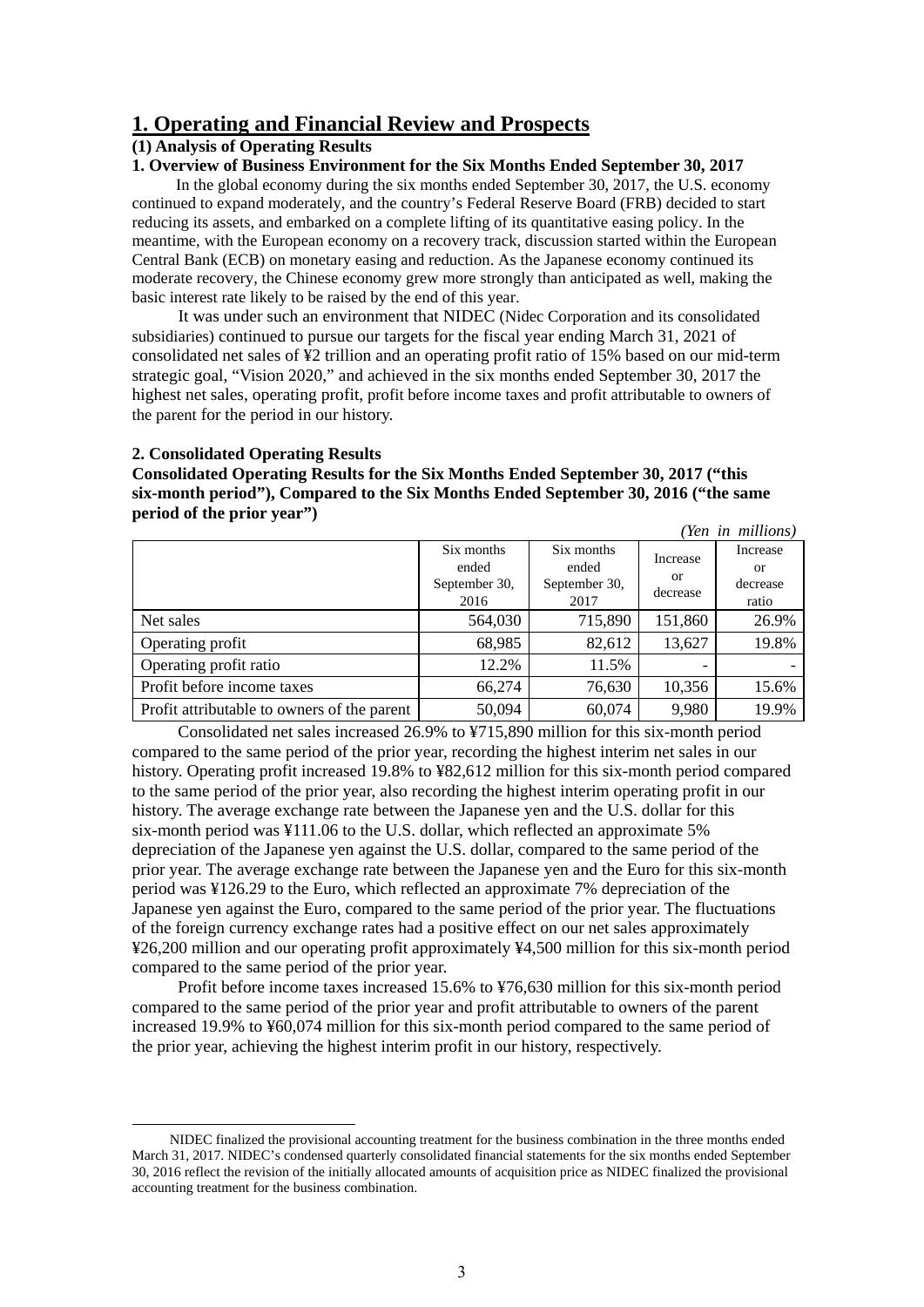### **Operating Results by Product Category for this six-month period Compared to the same period of the prior year**

### **Small precision motors**

|        |                                     |               |               |             | (Yen in millions) |
|--------|-------------------------------------|---------------|---------------|-------------|-------------------|
|        |                                     | Six months    | Six months    |             | Increase          |
|        |                                     | ended         | ended         | Increase or | <sub>or</sub>     |
|        |                                     | September 30, | September 30, | decrease    | decrease          |
|        |                                     | 2016          | 2017          |             | ratio             |
|        | Net sales of small precision motors | 211,716       | 220,474       | 8,758       | 4.1%              |
|        | Hard disk drives spindle motors     | 90,366        | 93,722        | 3,356       | 3.7%              |
|        | Other small precision motors        | 121,350       | 126,752       | 5,402       | 4.5%              |
| motors | Operating profit of small precision | 32,967        | 36,142        | 3,175       | 9.6%              |
|        | Operating profit ratio              | 15.6%         | 16.4%         |             |                   |

Net sales of small precision motors increased 4.1% to ¥220,474 million for this six-month period compared to the same period of the prior year. The fluctuations of the foreign currency exchange rates had a positive effect on our net sales of small precision motors approximately ¥9,200 million for this six-month period compared to the same period of the prior year.

Net sales of spindle motors for hard disk drives, or HDDs, for this six-month period increased 3.7% to ¥93,722 million compared to the same period of the prior year. Although the number of units sold of spindle motors for HDDs decreased approximately 5% compared to the same period of the prior year, there were increases in sales due to a positive effect of the foreign currency exchange rate fluctuations.

Net sales of other small precision motors for this six-month period increased 4.5% to ¥126,752 million compared to the same period of the prior year. This increase was mainly due to an increase in sales of brushless DC motors and fan motors.

Operating profit of small precision motors increased 9.6% to ¥36,142 million for this six-month period compared to the same period of the prior year. The fluctuations of the foreign currency exchange rates had a positive effect on our operating profit of small precision motors approximately ¥1,900 million for this six-month period compared to the same period of the prior year.

|                                                                                     |               |               |             | (Yen in millions) |
|-------------------------------------------------------------------------------------|---------------|---------------|-------------|-------------------|
|                                                                                     | Six months    | Six months    |             | Increase          |
|                                                                                     | ended         | ended         | Increase or | <sub>or</sub>     |
|                                                                                     | September 30, | September 30, | decrease    | decrease          |
|                                                                                     | 2016          | 2017          |             | ratio             |
| Net sales of automotive, appliance,<br>commercial and industrial products           | 265,645       | 390,572       | 124,927     | 47.0%             |
| Appliance, commercial and<br>industrial products                                    | 141,581       | 250,073       | 108,492     | 76.6%             |
| Automotive products                                                                 | 124,064       | 140,499       | 16,435      | 13.2%             |
| Operating profit of automotive,<br>appliance, commercial and industrial<br>products | 27,969        | 38,644        | 10,675      | 38.2%             |
| Operating profit ratio                                                              | 10.5%         | 9.9%          |             |                   |

### **Automotive, appliance, commercial and industrial products**

Net sales of automotive, appliance, commercial and industrial products increased 47.0% to ¥390,572 million for this six-month period compared to the same period of the prior year. The fluctuations of the foreign currency exchange rates had a positive effect on our net sales of automotive, appliance, commercial and industrial products approximately ¥14,200 million for this six-month period compared to the same period of the prior year.

Net sales of appliance, commercial and industrial products for this six-month period increased 76.6% compared to the same period of the prior year. This increase was primarily due to the newly consolidated subsidiaries acquired in the three months ended March 31, 2017 and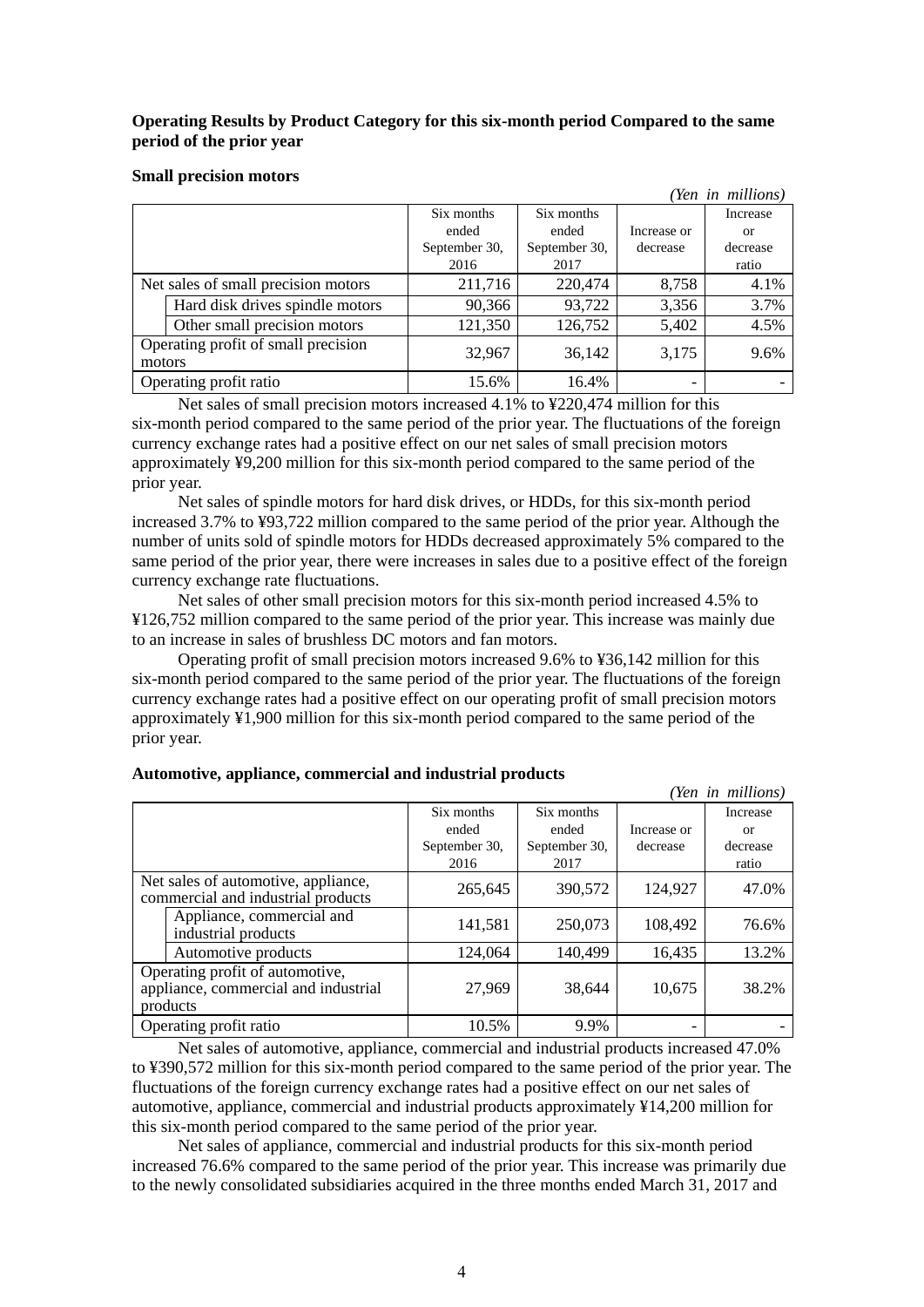the three months ended September 30, 2017.

Net sales of automotive products for this six-month period increased 13.2% compared to the same period of the prior year due to increases in sales for automotive motors such as electric power steering motors and products of control valves at Nidec Tosok Corporation and positive effect of the foreign currency exchange rate fluctuations.

Operating profit of automotive, appliance, commercial and industrial products increased 38.2% to ¥38,644 million for this six-month period compared to the same period of the prior year mainly due to an increase in sales. The fluctuations of the foreign currency exchange rates had a positive effect on our operating profit of automotive, appliance, commercial and industrial products approximately ¥2,100 million for this six-month period compared to the same period of the prior year.

Excluding sales of approximate ¥85,100 million and operating profit of approximate ¥3,300 million for this six-month period by Nidec Leroy-Somer Holding and Nidec Control Techniques Limited which were acquired in three month ended March 31, 2017, and Nidec Global Appliance Compressors which was acquired in three month ended September 30, 2017, operating profit ratio of automotive, appliance, commercial and industrial products would have been higher than 11.6% for this six-month period.

### **Machinery**

|                               |               |               |             | (Yen in millions) |
|-------------------------------|---------------|---------------|-------------|-------------------|
|                               | Six months    | Six months    |             | Increase          |
|                               | ended         | ended         | Increase or | or                |
|                               | September 30, | September 30, | decrease    | decrease          |
|                               | 2016          | 2017          |             | ratio             |
| Net sales of machinery        | 53,884        | 67,849        | 13,965      | 25.9%             |
| Operating profit of machinery | 10,200        | 12,586        | 2,386       | 23.4%             |
| Operating profit ratio        | 18.9%         | 18.6%         |             |                   |

Net sales of machinery increased 25.9% to ¥67,849 million for this six-month period compared to the same period of the prior year due to the increase in sales of press machines and Nidec Sankyo Corporation's LCD panel handling robots.

Operating profit of machinery increased 23.4% to ¥12,586 million for this six-month period compared to the same period of the prior year due to the increase in sales.

### **Electronic and optical components**

|                                                          |               |               |             | ren in muttons) |
|----------------------------------------------------------|---------------|---------------|-------------|-----------------|
|                                                          | Six months    | Six months    |             | Increase        |
|                                                          | ended         | ended         | Increase or | or              |
|                                                          | September 30, | September 30, | decrease    | decrease        |
|                                                          | 2016          | 2017          |             | ratio           |
| Net sales of electronic and optical<br>components        | 31,032        | 34,997        | 3,965       | 12.8%           |
| Operating profit of electronic and<br>optical components | 4,878         | 5,531         | 653         | 13.4%           |
| Operating profit ratio                                   | 15.7%         | 15.8%         |             |                 |

*(Yen in millions)*

Net sales of electronic and optical components increased 12.8% to ¥34,997 million this six-month period compared to the same period of the prior year. Operating profit of electronic and optical components increased 13.4% to ¥5,531 million for this six-month period compared to the same period of the prior year due to the increase in sales.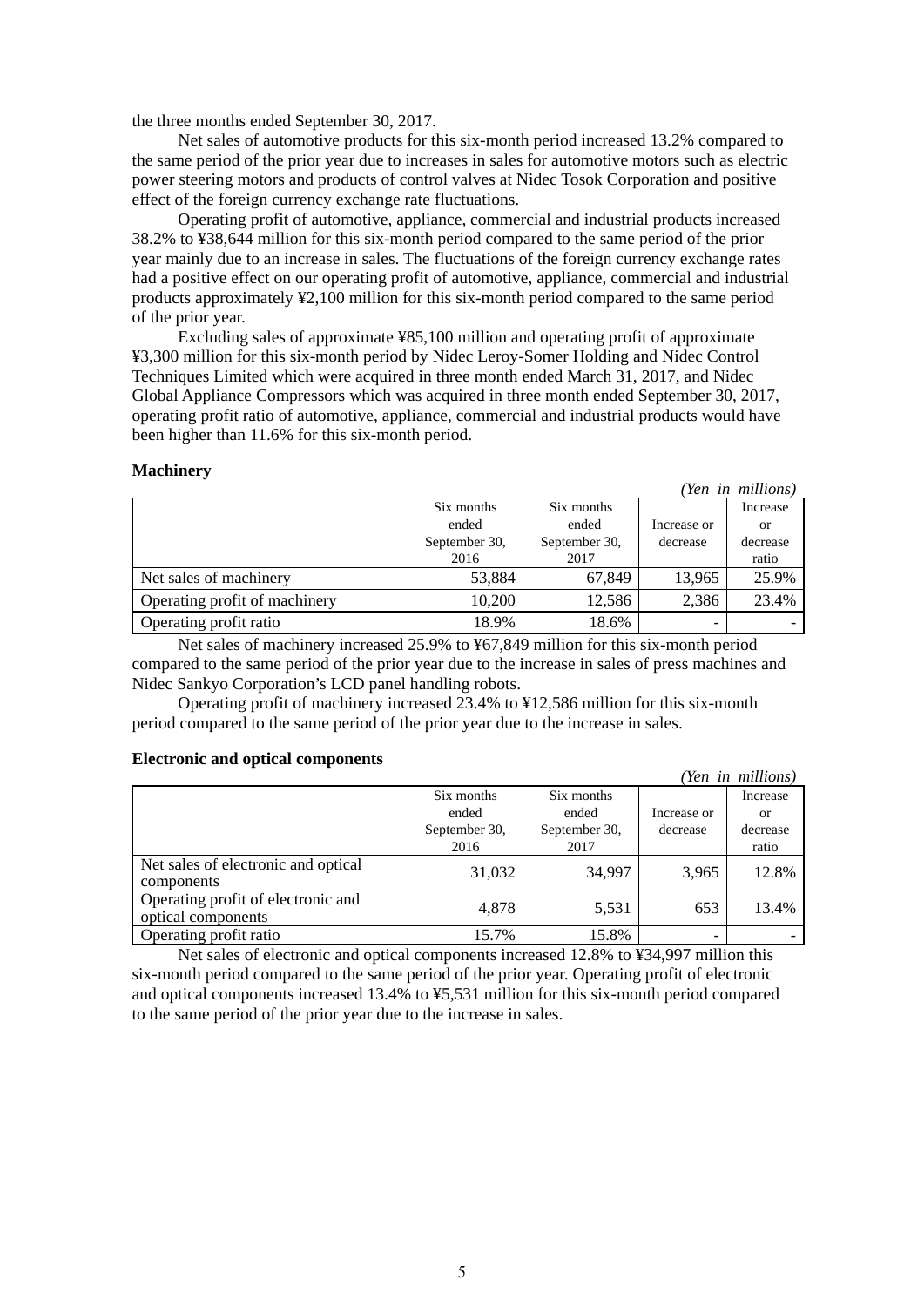### **Other products**

|                                    |               |               |             | (Yen in millions) |
|------------------------------------|---------------|---------------|-------------|-------------------|
|                                    | Six months    | Six months    |             | Increase          |
|                                    | ended         | ended         | Increase or | <b>or</b>         |
|                                    | September 30, | September 30, | decrease    | decrease          |
|                                    | 2016          | 2017          |             | ratio             |
| Net sales of other products        | 1,753         | 1.998         | 245         | 14.0%             |
| Operating profit of other products | 287           | 281           | (6)         | $(2.1)\%$         |
| Operating profit ratio             | 16.4%         | 14.1%         |             |                   |

Net sales of other products increased 14.0% to ¥1,998 million and operating profit of other products decreased 2.1% to ¥281 million for this six-month period compared to the same period of the prior year.

| <b>Consolidated Operating Results for the Three Months Ended September 30, 2017 ("this</b> |  |
|--------------------------------------------------------------------------------------------|--|
| 2Q", Compared to the Three Months Ended June 30, 2017 ("the previous 1Q")                  |  |

|                                                |                                        |                                                |                         | (Yen in millions)                          |
|------------------------------------------------|----------------------------------------|------------------------------------------------|-------------------------|--------------------------------------------|
|                                                | Three months<br>ended<br>June 30, 2017 | Three months<br>ended<br>September 30,<br>2017 | Increase or<br>decrease | Increase<br><b>or</b><br>decrease<br>ratio |
| Net sales                                      | 343,091                                | 372,799                                        | 29,708                  | 8.7%                                       |
| Operating profit                               | 39,022                                 | 43,590                                         | 4,568                   | 11.7%                                      |
| Operating profit ratio                         | 11.4%                                  | 11.7%                                          |                         |                                            |
| Profit before income taxes                     | 36,326                                 | 40,304                                         | 3,978                   | 11.0%                                      |
| Profit attributable to owners of the<br>parent | 28,194                                 | 31,880                                         | 3,686                   | 13.1%                                      |

Consolidated net sales increased 8.7% to ¥372,799 million for this 2Q compared to the previous 1Q and operating profit increased 11.7% to ¥43,590 million for this 2Q compared to the previous 1Q, achieving the highest net sales and operating profit for quarterly period in our history.

The average exchange rate between the Japanese yen and the U.S. dollar for this 2Q was ¥111.03 to the U.S. dollar, which reflected a slight appreciation of the Japanese yen against the U.S. dollar, compared to the previous 1Q. The average exchange rate between the Japanese yen and the Euro for this 2Q was ¥130.38 to the Euro, which reflected an approximate 7% depreciation of the Japanese yen against the Euro, compared to the previous 1Q. The fluctuations of the foreign currency exchange rates had a positive effect on our net sales approximately ¥3,600 million as well as on our operating profit approximately ¥400 million for this 2Q compared to the previous 1Q.

Profit before income taxes increased 11.0% to ¥40,304 million for this 2Q compared to the previous 1Q and profit attributable to owners of the parent increased 13.1% to ¥31,880 million for this 2Q compared to the previous 1Q, achieving the highest profit attributable to owners of the parent for quarterly period in our history.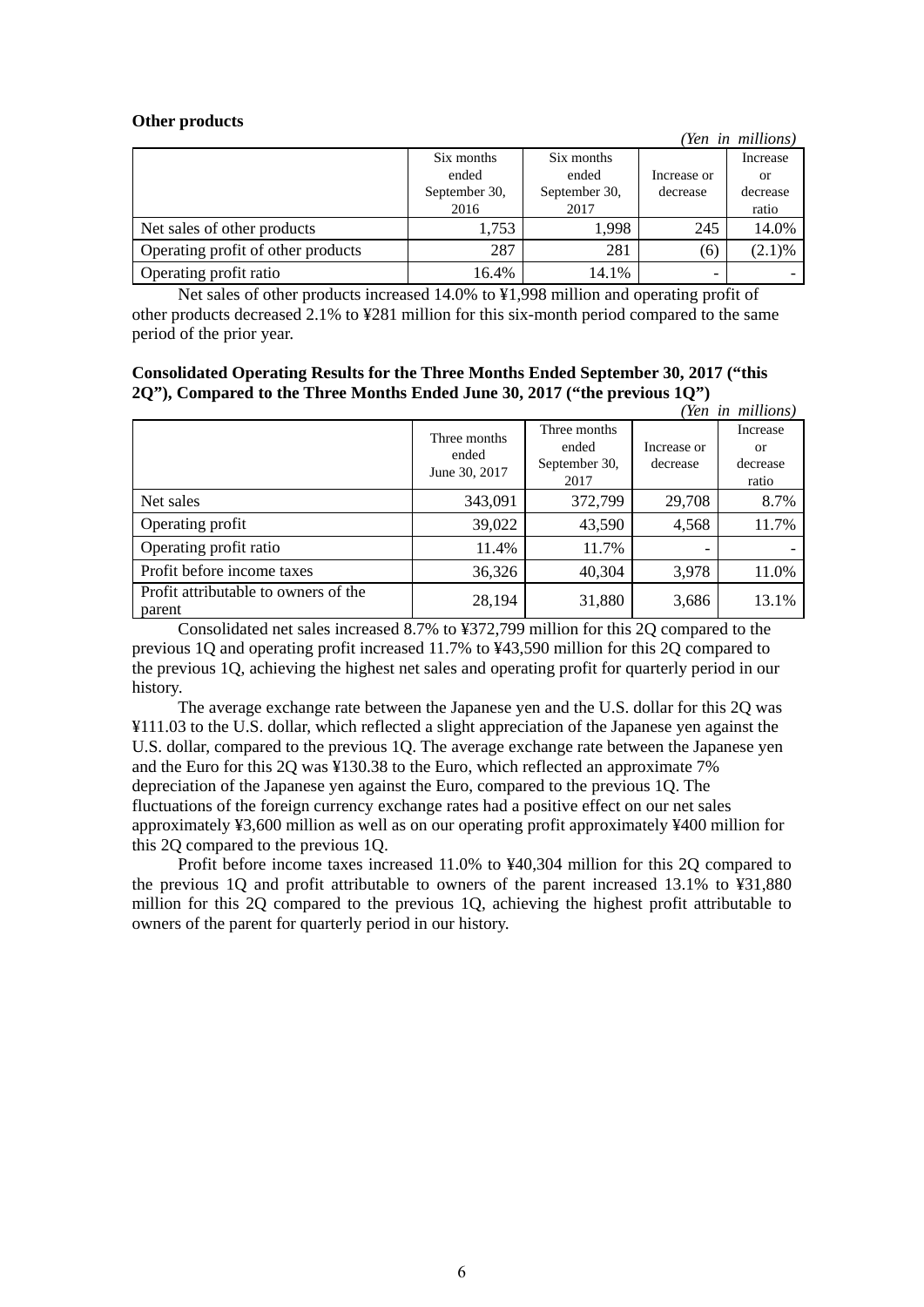### **Operating Results by Product Category for this 2Q Compared to the Previous 1Q**

#### *(Yen in millions)*  Three months ended June 30, 2017 Three months ended September 30, 2017 Increase or decrease Increase or decrease ratio Net sales of small precision motors  $103,753$  116,721 12,968 12.5% Hard disk drives spindle motors  $\begin{vmatrix} 44.730 & 48.992 & 4.262 \end{vmatrix}$  9.5% Other small precision motors  $\begin{array}{|l} \hline \end{array}$  59,023 67,729 8,706 14.8% Operating profit of small precision operating profit of small precision<br>motors 16,914 19,228 2,314 13.7% Operating profit ratio 16.3% 16.5%

### **Small precision motors**

Net sales of small precision motors increased 12.5% to ¥116,721 million for this 2Q compared to the previous 1Q. The fluctuations of the foreign currency exchange rates had a positive effect on our net sales of small precision motors approximately ¥4 million for this 2Q compared to the previous 1Q.

Net sales of spindle motors for HDDs increased 9.5% to ¥48,992 million for this 2Q compared to the previous 1Q. The number of units sold of spindle motors for HDDs for this 2Q increased approximately 9% compared to the previous 1Q.

Net sales of other small precision motors for this 2Q increased 14.8% to ¥67,729 million compared to the previous 1Q due to increase in sales in fan motors and other small precision motors.

Operating profit of small precision motors increased 13.7% to ¥19,228 million for this 2Q compared to the previous 1Q. The fluctuations of the foreign currency exchange rates had a negative effect on our operating profit of small precision motors approximately ¥300 million for this 2Q compared to the previous 1Q.

|                                                                           |                                                                                     |                                        |                                                |                         | (Yen in millions)                         |
|---------------------------------------------------------------------------|-------------------------------------------------------------------------------------|----------------------------------------|------------------------------------------------|-------------------------|-------------------------------------------|
|                                                                           |                                                                                     | Three months<br>ended<br>June 30, 2017 | Three months<br>ended<br>September 30,<br>2017 | Increase or<br>decrease | Increase<br>$\alpha$<br>decrease<br>ratio |
| Net sales of automotive, appliance,<br>commercial and industrial products |                                                                                     | 188,893                                | 201,679                                        | 12,786                  | 6.8%                                      |
|                                                                           | Appliance, commercial and<br>industrial products                                    | 120,184                                | 129,889                                        | 9,705                   | 8.1%                                      |
|                                                                           | Automotive products                                                                 | 68,709                                 | 71,790                                         | 3,081                   | 4.5%                                      |
|                                                                           | Operating profit of automotive,<br>appliance, commercial and industrial<br>products | 17,435                                 | 21,209                                         | 3,774                   | 21.6%                                     |
|                                                                           | Operating profit ratio                                                              | 9.2%                                   | 10.5%                                          |                         |                                           |

### **Automotive, appliance, commercial and industrial products**

Net sales of automotive, appliance, commercial and industrial products increased 6.8% to ¥201,679 million for this 2Q compared to the previous 1Q. The fluctuations of the foreign currency exchange rates had a positive effect on our net sales of automotive, appliance, commercial and industrial products approximately ¥3,100 million for this 2Q compared to the previous 1Q.

Net sales of appliance, commercial and industrial products for this 2Q increased 8.1% compared to the previous 1Q mainly due to increase in sales in each area and consolidation of Nidec Global Appliance Compressors which was acquired in this 2Q.

Net sales of automotive products for this 2Q increased 4.5% compared to the previous 1Q mainly due to positive effect of the foreign exchange fluctuations and increases in sales for automotive motors such as electric power steering motors.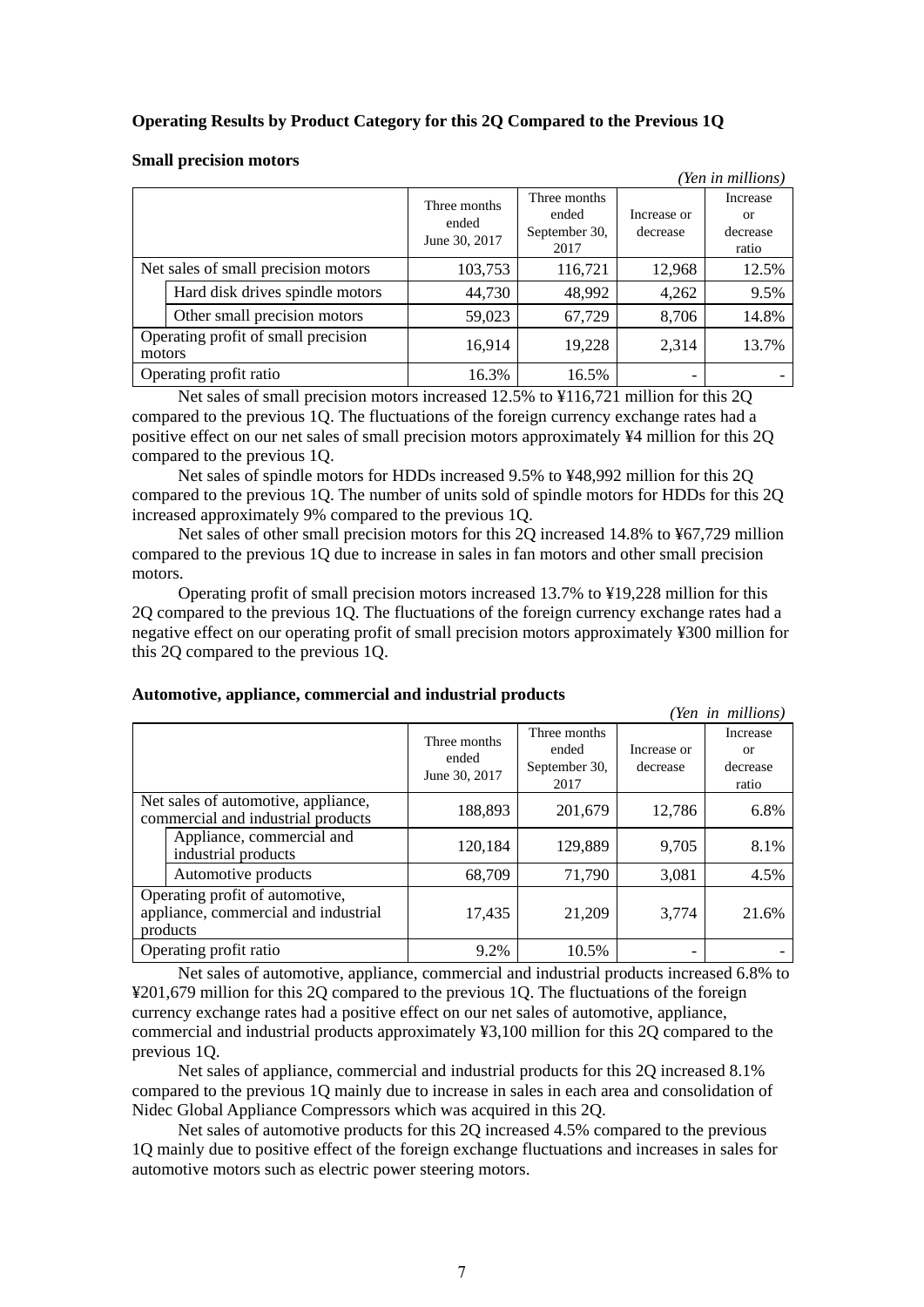Operating profit of automotive, appliance, commercial and industrial products increased 21.6% to ¥21,209 million for this 2Q compared to the previous 1Q mainly due to the increase in sales. The fluctuations of the foreign currency exchange rates had a positive effect on our operating profit of automotive, appliance, commercial and industrial products approximately ¥700 million for this 2Q compared to the previous 1Q.

Excluding sales of approximate ¥46,500 million and operating profit of approximate ¥2,100 million for this 2Q by Nidec Leroy-Somer Holding and Nidec Control Techniques Limited which were acquired in three month ended March 31, 2017, and Nidec Global Appliance Compressors which was acquired in this 2Q, operating profit ratio of automotive, appliance, commercial and industrial products would have been higher than 12.3% for this 2Q.

### **Machinery**

|                               |                                        |                                                |                         | (Yen in millions)                   |
|-------------------------------|----------------------------------------|------------------------------------------------|-------------------------|-------------------------------------|
|                               | Three months<br>ended<br>June 30, 2017 | Three months<br>ended<br>September 30,<br>2017 | Increase or<br>decrease | Increase<br>or<br>decrease<br>ratio |
| Net sales of machinery        | 32,583                                 | 35,266                                         | 2,683                   | 8.2%                                |
| Operating profit of machinery | 6,329                                  | 6,257                                          | (72)                    | (1.1)%                              |
| Operating profit ratio        | 19.4%                                  | 17.7%                                          |                         |                                     |

Net sales of machinery increased 8.2% to ¥35,266 million for this 2Q compared to the previous 1Q due to the increase in sales of press machines and Nidec Sankyo Corporation's LCD panel handling robots.

Operating profit of machinery decreased 1.1% to ¥6,257 million for this 2Q compared to the previous 1Q.

### **Electronic and optical components**

|                                                             |                                        |                                                |                         | (Yen in millions)                   |
|-------------------------------------------------------------|----------------------------------------|------------------------------------------------|-------------------------|-------------------------------------|
|                                                             | Three months<br>ended<br>June 30, 2017 | Three months<br>ended<br>September 30,<br>2017 | Increase or<br>decrease | Increase<br>or<br>decrease<br>ratio |
| Net sales of electronic and optical<br>components           | 16,939                                 | 18,058                                         | 1,119                   | 6.6%                                |
| Operating profit of electronic<br>and<br>optical components | 3,062                                  | 2,469                                          | (593)                   | $(19.4)\%$                          |
| Operating profit ratio                                      | 18.1%                                  | 13.7%                                          |                         |                                     |

Net sales of electronic and optical components increased 6.6% to ¥18,058 million for this 2Q compared to the previous 1Q.

Operating profit of electronic and optical components decreased 19.4% to ¥2,469 million for this 2Q compared to the previous 1Q due to changes in product mix.

### **Other products**

|                                    |                                        |                                                |                         | (Yen in millions)                   |
|------------------------------------|----------------------------------------|------------------------------------------------|-------------------------|-------------------------------------|
|                                    | Three months<br>ended<br>June 30, 2017 | Three months<br>ended<br>September 30,<br>2017 | Increase or<br>decrease | Increase<br>or<br>decrease<br>ratio |
| Net sales of other products        | 923                                    | 1.075                                          | 152                     | 16.5%                               |
| Operating profit of other products | 151                                    | 130                                            | (21)                    | $(13.9)\%$                          |
| Operating profit ratio             | 16.4%                                  | 12.1%                                          |                         |                                     |

Net sales of other products increased 16.5% to ¥1,075 million for this 2Q compared to the previous 1Q.

Operating profit of other products decreased 13.9% to ¥130 million for this 2Q compared to the previous 1Q.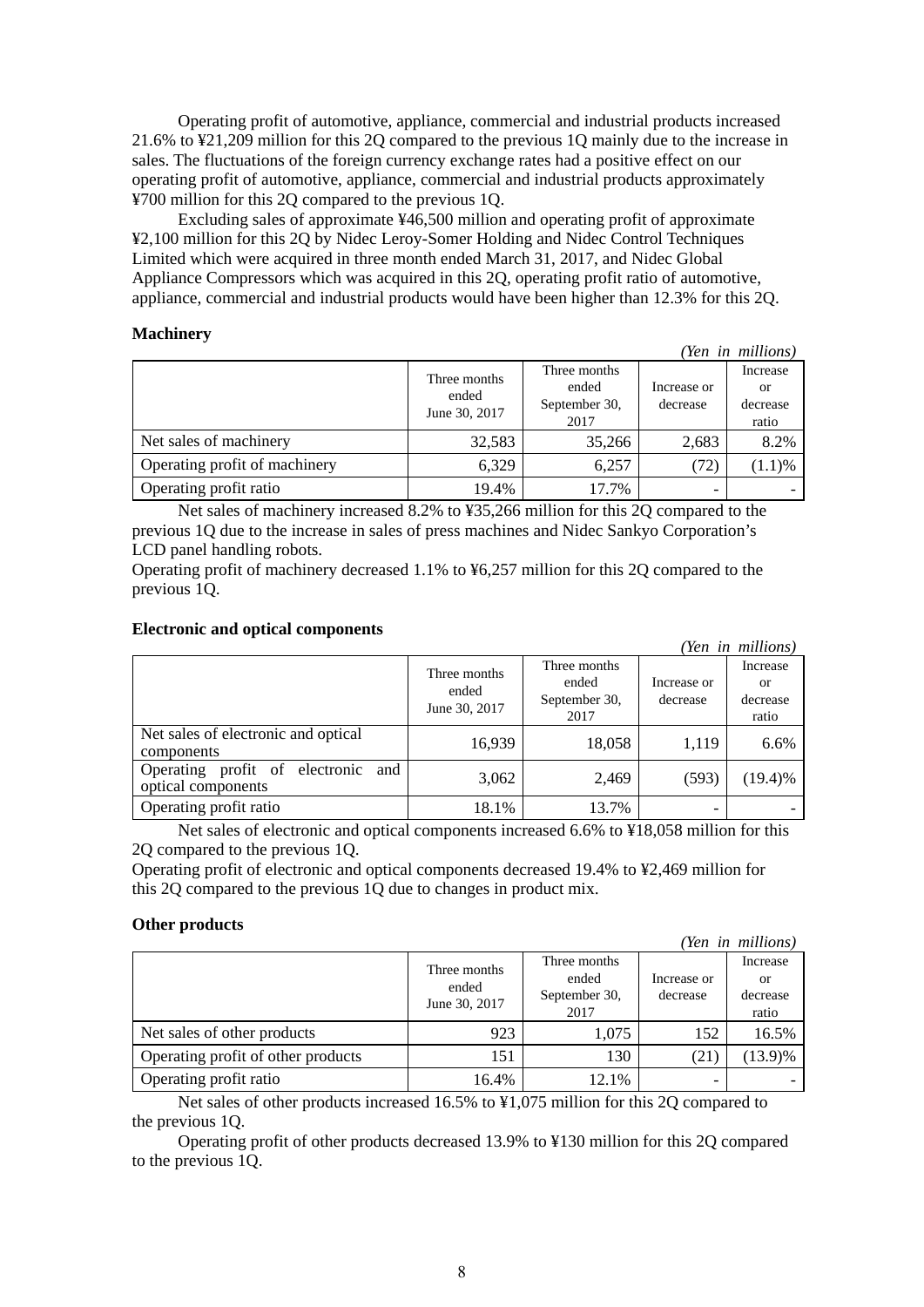### **(2) Financial Position**

|                                                                                        |             |                             | (Yen in millions) |
|----------------------------------------------------------------------------------------|-------------|-----------------------------|-------------------|
|                                                                                        | As of March |                             | Increase          |
|                                                                                        |             | As of September<br>30, 2017 | <sub>or</sub>     |
|                                                                                        | 31, 2017    |                             | decrease          |
| Total assets                                                                           | 1,676,106   | 1,772,631                   | 96,525            |
| <b>Total liabilities</b>                                                               | 820,269     | 845,647                     | 25,378            |
| Total equity attributable to owners of the parent                                      | 846,603     | 917,434                     | 70,831            |
| Interest-bearing debt *1                                                               | 412,431     | 385,390                     | (27, 041)         |
| Net interest-bearing debt *2                                                           | 90,851      | 98,218                      | 7,367             |
| Debt ratio $(\%)*3$                                                                    | 24.6        | 21.7                        | (2.9)             |
| Debt to equity ratio ("D/E ratio") (times) *4                                          | 0.49        | 0.42                        | (0.07)            |
| Net $D/E$ ratio (times) $*5$                                                           | 0.11        | 0.11                        | (0.00)            |
| Ratio of total equity attributable to owners of the<br>parent to total assets $(\%)*6$ | 50.5        | 51.8                        | 1.3               |

(Notes) \*1. The sum of "short term borrowings", "long term debt due within one year" and

- "long term debt" in our consolidated statement of financial position
- \*2. "Interest-bearing debt" less "cash and cash equivalents"
- \*3. "Interest-bearing debt" divided by "total assets"
- \*4. "Interest-bearing debt" divided by "total equity attributable to owners of the parent"
- \*5. "Net interest-bearing debt" divided by "total equity attributable to owners of the parent"
- \*6. "Total equity attributable to owners of the parent" divided by "total assets"

Total assets increased approximately ¥96,500 million to ¥1,772,631 million as of September 30, 2017 compared to March 31, 2017. This was mainly due to increase of approximate ¥44,700 million in trade and other receivables, approximate ¥30,900 million in property, plant, and equipment, approximate ¥29,300 million in inventories. On the other hand, there was a decrease of approximate ¥ 34,400 million in cash and cash equivalents.

Total liabilities increased approximately ¥25,400 million to ¥845,647 million as of September 30, 2017 compared to March 31, 2017. This was mainly due to increase of approximate ¥173,500 million in our long term debt and approximate ¥41,100 million in trade and other payable, while there were decreases in short term borrowings of approximate ¥147,900 million and in our long term debt due within one year of approximate ¥52,600 million. As a result, our interest-bearing debt decreased approximately ¥27,000 million. Specifically, our short term borrowings decreased approximately ¥147,900 million to approximate ¥18,700 million, our long term debt due within one year decreased approximately ¥52,600 million to approximate ¥31,500 million, and our long term debt increased approximately ¥173,500 million to approximate ¥335,300 million as of September 30, 2017 compared to March 31, 2017. The increase of approximate ¥173,500 million in our long term debt was mainly due to the loan of \$750 million as a portion of the funds necessary to acquire the motors, drives and electric power generation businesses of Emerson Electric Co. (currently, Nidec Leroy-Somer Holding and Nidec Control Techniques Limited, etc.) and the issuance of approximate ¥50,000 million sixth series unsecured bonds and approximate ¥65,000 million seventh series unsecured bonds. On the other hand, there was a decrease of approximate ¥65,000 million due to the redemption of first series of unsecured bonds. The decrease of approximate ¥147,900 million in our short term borrowings was mainly due to repayment of borrowings in a yen through portion of bonds issued and repayment of the borrowings in dollars.

As a result, our net interest-bearing debt increased to approximate ¥98,200 million as of September 30, 2017 from approximate ¥90,900 million as of March 31, 2017. Our debt ratio decreased to 21.7% as of September 30, 2017 from 24.6% as of March 31, 2017. Our D/E ratio decreased to 0.42 as of September 30, 2017 from 0.49 as of March 31, 2017. Our net D/E ratio remains unchanged as of September 30, 2017 from 0.11 as of March 31, 2017.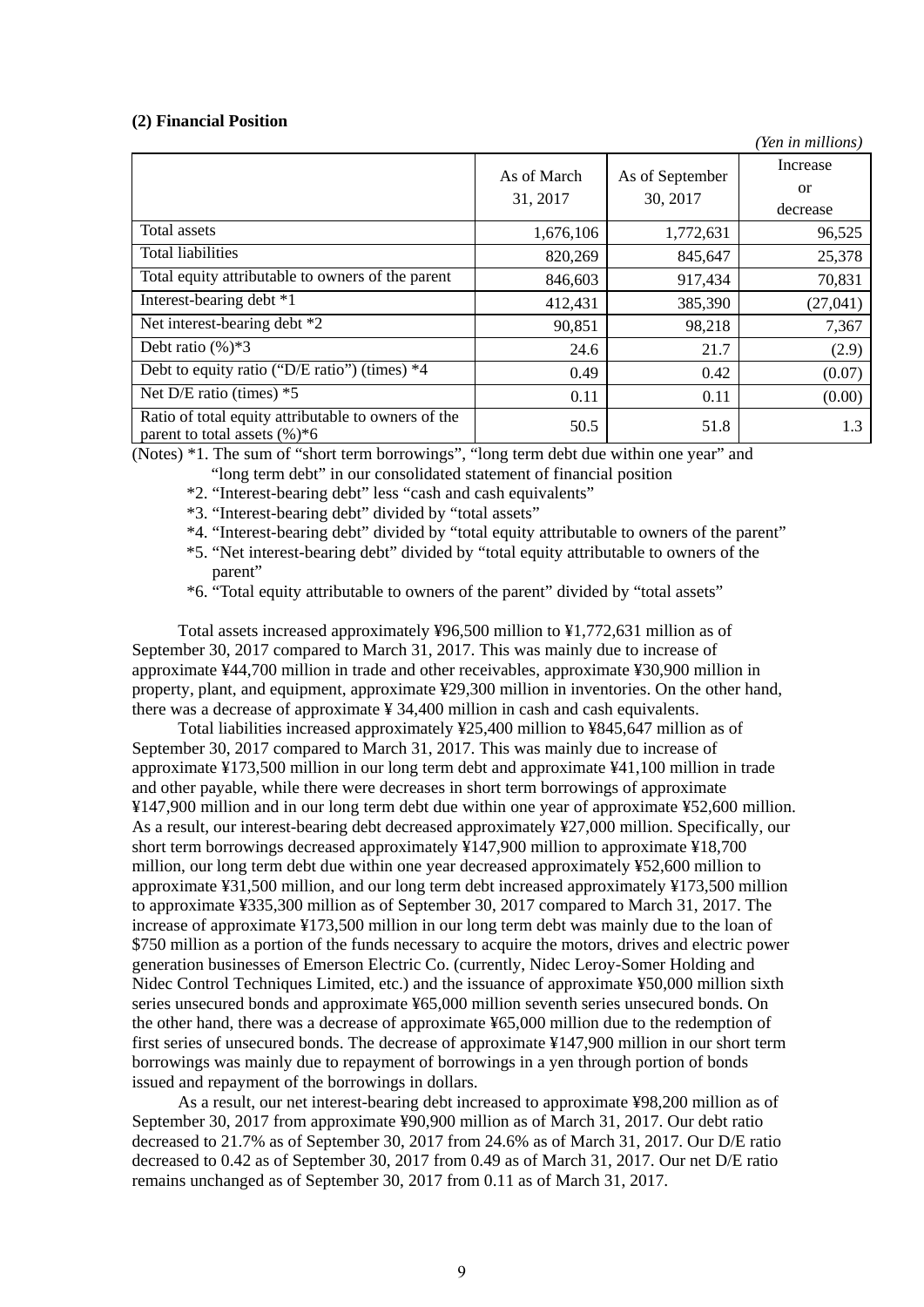Total equity attributable to owners of the parent increased approximately ¥70,800 million to approximate ¥917,434 million as of September 30, 2017 compared to March 31, 2017. Ratio of total equity attributable to owners of the parent to total assets increased to 51.8% as of September 30, 2017 from 50.5% as of March 31, 2017. The increase of total equity attributable to owners of the parent to total assets was mainly due to an increase in retained earnings of approximate ¥48,800 million, and an increase in other components of equity of approximate ¥27,200 million caused mainly by foreign currency translation adjustments. On the other hand, there was a decrease of approximate ¥5,200 million of acquisition of treasury stock as of September 30, 2017 compared to March 31, 2017.

Assets totaled approximate ¥36,200 million mainly consisting of trade and other receivables of approximate ¥7,800 million and liabilities totaled ¥13,800 million consisting of trade and other payable of approximate ¥9,200 million brought by the acquisition of Secop Group (currently, Nidec Global Appliance Compressors, etc.) are included.

NIDEC partly finalized the provisional accounting treatment for the business combination in the three months ended September 30, 2017. Consolidated financial statements for the year ended March 31, 2017 reflect the revision of the initially allocated amounts of acquisition price as NIDEC finalized the provisional accounting treatment for the business combination.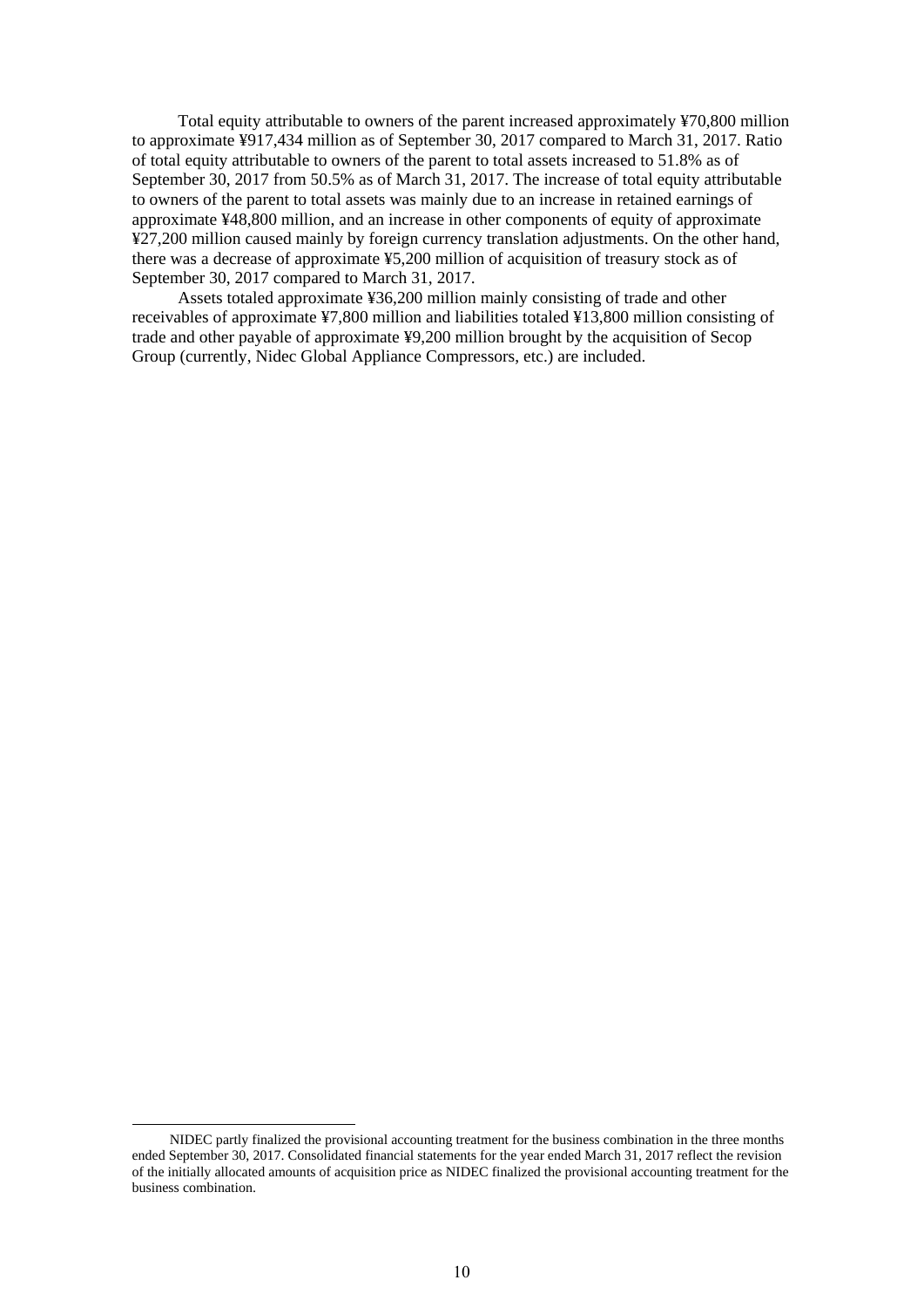### **Overview of Cash Flow**

|                                           |                    |           | (Yen in millions) |
|-------------------------------------------|--------------------|-----------|-------------------|
|                                           | Six months         | Increase  |                   |
|                                           | ended September 30 | or        |                   |
|                                           | 2016               | 2017      | decrease          |
| Net cash provided by operating activities | 96.493             | 74.242    | (22, 251)         |
| Net cash used in investing activities     | (34,760)           | (51, 879) | (17, 119)         |
| Free cash flow *1                         | 61,733             | 22,363    | (39,370)          |
| Net cash used in financing activities     | (34, 942)          | (67, 643) | (32, 701)         |

(Note) \*1. Free cash flow is the sum of "net cash provided by operating activities" and "net cash used in investing activities".

Cash flows from operating activities for the six months ended September 30, 2017 ("the six-month period") came to a net cash inflow of ¥74,242 million. Compared to the six months ended September 30, 2016 ("the same period of the previous year"), our cash inflow from operating activities for the six-month period decreased approximately ¥22,300 million. This decrease was mainly due to increases of approximate ¥15,900 million in inventories and approximate ¥12,200 million in accounts receivable and a decrease of approximate ¥11,200 million in accounts payable, although there was an increase of approximate ¥9,900 million of our profit for the period.

Cash flows from investing activities for the six-month period came to a net cash outflow of ¥51,879 million. Compared to the same period of the previous year, our net cash outflow from investing activities for the six-month period increased approximately ¥17,100 million mainly due to increases in additions to property, plant and equipment of approximate ¥11,400 million and in acquisitions of businesses of approximate ¥5,700 million.

As a result, we had a positive free cash flow of ¥22,363 million for the six-month period, a decrease of approximate ¥39,400 million compared to a positive free cash flow of ¥61,733 million for the same period of the previous year.

Cash flows from financing activities for the six-month period came to a net cash outflow of ¥67,643 million. Compared to the same period of the previous year, our net cash outflow from financing activities for the six-month period increased approximately ¥32,700 million mainly due to an increase in net cash outflow from short term borrowings of approximate ¥137,800 million and increases outflow from redemption of corporate bonds of approximate ¥65,000 million and repayments of long term debt of approximate ¥21,100 million. On the other hand, inflow from issuance of corporate bonds and long term debt increased approximately ¥115,000 million and ¥83,000 million, respectively.

As a result of the foregoing and the impact of foreign exchange fluctuations of approximate positive ¥10,900 million, the balance of cash and cash equivalents as of September 30, 2017 decreased approximately ¥34,400 million to ¥287,172 million from September 30, 2016.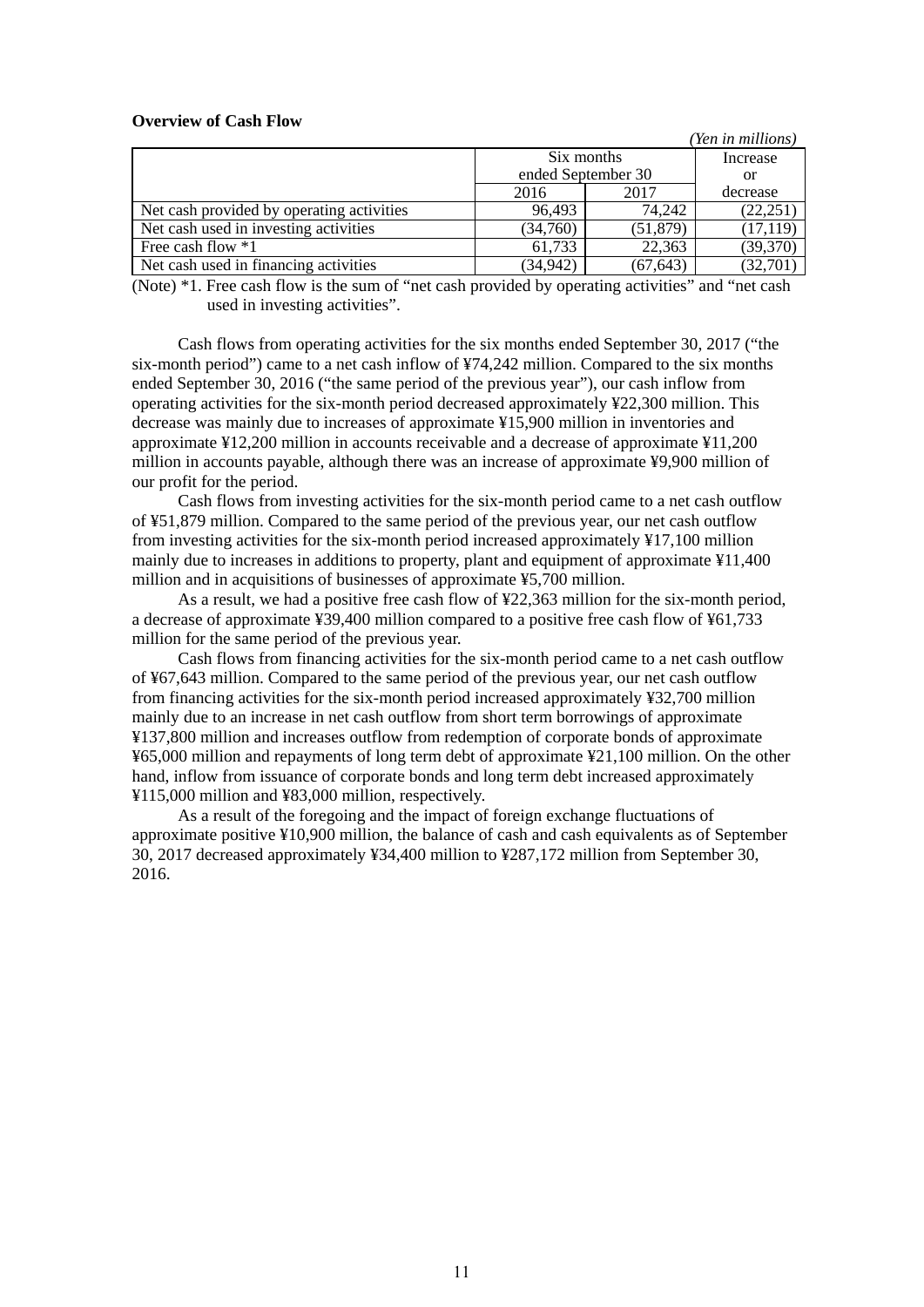### **(3) Business Forecasts for the Fiscal Year ending March 31, 2018**

The financial results for the six months ended September 30, 2017 exceeded our previous forecasts. In view of this favorable profit growth during the above financial period, we have revised our previously announced financial performance forecasts for the fiscal year ending March 31, 2018 as shown below. The exchange rates used for the preparation of the foregoing forecasts remain unchanged from those announced previously (i.e., US\$1 = ¥105 and  $\epsilon$ 1 = ¥110 respectively).

In addition, we have comprehensively considered our financial condition, profit levels, dividend payout ratio, etc., and revised our year-end dividend target upwards by ¥5 to ¥50 per share compared to the previous target of ¥45. As a result, our annual dividend target is ¥95 per share.

### **Forecast of consolidated results for the fiscal year ending March 31, 2018**

| Net sales                                      | ¥1,450,000 million                    | (Up 120.9% from the previous fiscal year)    |
|------------------------------------------------|---------------------------------------|----------------------------------------------|
| Operating profit                               | $\text{\textsterling}170.000$ million | (Up $121.9\%$ from the previous fiscal year) |
| Profit before income taxes                     | $\text{\textsterling}163.000$ million | (Up 115.3% from the previous fiscal year)    |
| Profit attributable to owners of<br>the parent | $¥128,000$ million                    | (Up 115.3% from the previous fiscal year)    |

(Notes) 1. Consolidated results are based on IFRS.

2. The exchange rates used for the preparation of the foregoing forecasts are:

 $US$1 = $105$  and  $€1 = $110$ .

.

The exchange rates between the relevant Asian currencies and the Japanese yen used for the preparation of the foregoing forecasts were determined assuming these exchange rates.

### **Cautionary Note Regarding Forward-Looking Statements**

This report contains forward-looking statements based on our current expectations, assumptions, estimates and projections in light of the information currently available. We cannot make any assurances for our expectations expressed in these forward-looking statements. Actual results could be materially different from our expectations depending on various factors.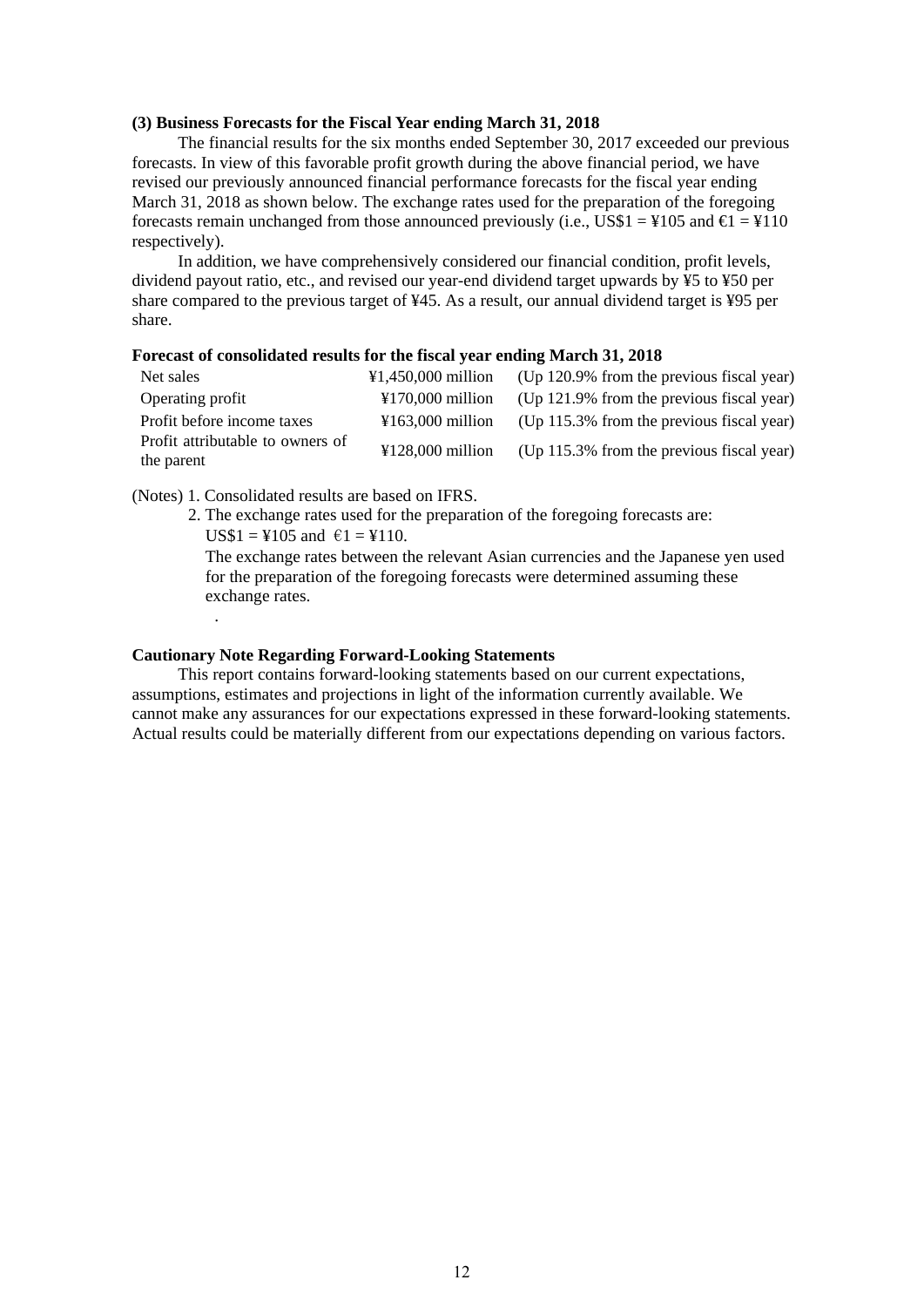# **2. Condensed Quarterly Consolidated Financial Statements and Other Information**

# **(1) Condensed Quarterly Consolidated Statements of Financial Position**

| (Yen in millions)                                    |                |       |                    |                           |           |  |  |  |
|------------------------------------------------------|----------------|-------|--------------------|---------------------------|-----------|--|--|--|
|                                                      | March 31, 2017 |       | September 30, 2017 | Increase<br><sub>or</sub> |           |  |  |  |
|                                                      | <b>Amounts</b> | $\%$  | <b>Amounts</b>     | decrease                  |           |  |  |  |
| Assets                                               |                |       |                    |                           |           |  |  |  |
| <b>Current</b> assets                                |                |       |                    |                           |           |  |  |  |
| Cash and cash equivalents                            | 321,580        |       | 287,172            |                           | (34, 408) |  |  |  |
| Trade and other receivables                          | 348,897        |       | 393,612            |                           | 44,715    |  |  |  |
| Other financial assets                               | 2,951          |       | 2,320              |                           | (631)     |  |  |  |
| Income tax receivables                               | 1,676          |       | 1,533              |                           | (143)     |  |  |  |
| Inventories                                          | 196,629        |       | 225,944            |                           | 29,315    |  |  |  |
| Other current assets                                 | 28,342         |       | 31,862             |                           | 3,520     |  |  |  |
| Total current assets                                 | 900,075        | 53.7  | 942,443            | 53.2                      | 42,368    |  |  |  |
| Non-current assets                                   |                |       |                    |                           |           |  |  |  |
| Property, plant, and equipment                       | 394,051        |       | 424,959            |                           | 30,908    |  |  |  |
| Goodwill                                             | 260,042        |       | 275,354            |                           | 15,312    |  |  |  |
| Intangible assets                                    | 77,215         |       | 78,214             |                           | 999       |  |  |  |
| Investments accounted for using<br>the equity method | 1,125          |       | 1,103              |                           | (22)      |  |  |  |
| Other investments                                    | 19,583         |       | 22,449             |                           | 2,866     |  |  |  |
| Other financial assets                               | 3,764          |       | 4,455              |                           | 691       |  |  |  |
| Deferred tax assets                                  | 15,526         |       | 17,689             |                           | 2,163     |  |  |  |
| Other non-current assets                             | 4,725          |       | 5,965              |                           | 1,240     |  |  |  |
| Total non-current assets                             | 776,031        | 46.3  | 830,188            | 46.8                      | 54,157    |  |  |  |
| Total assets                                         | 1,676,106      | 100.0 | 1,772,631          | 100.0                     | 96,525    |  |  |  |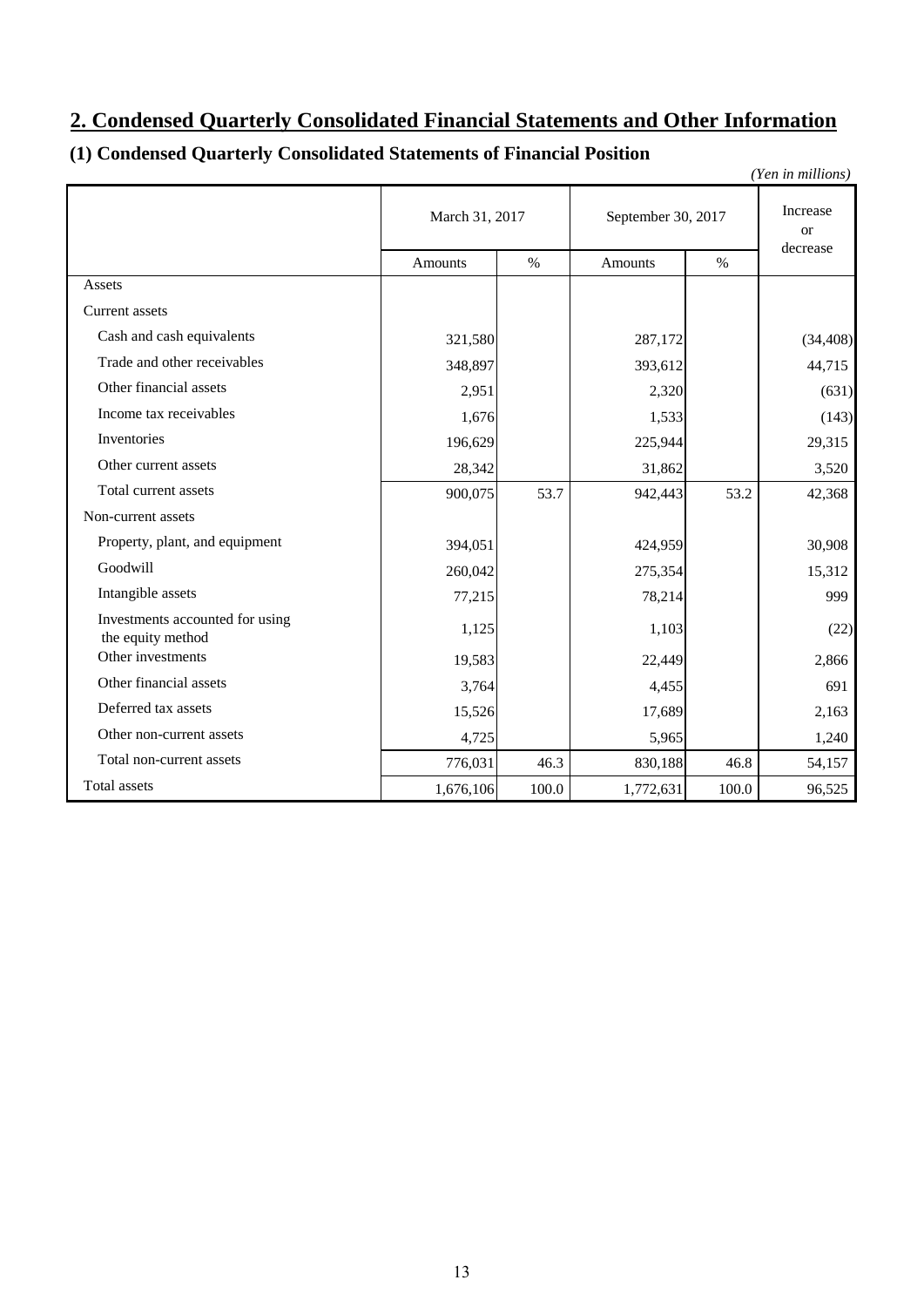|                                                      |                |       |                    |       | (Yen in millions)     |
|------------------------------------------------------|----------------|-------|--------------------|-------|-----------------------|
|                                                      | March 31, 2017 |       | September 30, 2017 |       | Increase<br><b>or</b> |
|                                                      | Amounts        | $\%$  | Amounts            | $\%$  | decrease              |
| Liabilities                                          |                |       |                    |       |                       |
| <b>Current liabilities</b>                           |                |       |                    |       |                       |
| Short term borrowings                                | 166,606        |       | 18,674             |       | (147, 932)            |
| Long term debt due within one year                   | 84,040         |       | 31,455             |       | (52, 585)             |
| Trade and other payables                             | 251,236        |       | 292,350            |       | 41,114                |
| Other financial liabilities                          | 1,844          |       | 1,624              |       | (220)                 |
| Income tax payables                                  | 6,690          |       | 7,027              |       | 337                   |
| Provisions                                           | 25,210         |       | 27,755             |       | 2,545                 |
| Other current liabilities                            | 66,461         |       | 71,138             |       | 4,677                 |
| Total current liabilities                            | 602,087        | 35.9  | 450,023            | 25.4  | (152,064)             |
| Non-current liabilities                              |                |       |                    |       |                       |
| Long term debt                                       | 161,785        |       | 335,261            |       | 173,476               |
| Other financial liabilities                          | 1,315          |       | 1,018              |       | (297)                 |
| Retirement benefit liabilities                       | 22,656         |       | 25,117             |       | 2,461                 |
| Provisions                                           | 3,614          |       | 3,874              |       | 260                   |
| Deferred tax liabilities                             | 25,881         |       | 27,118             |       | 1,237                 |
| Other non-current liabilities                        | 2,931          |       | 3,236              |       | 305                   |
| Total non-current liabilities                        | 218,182        | 13.0  | 395,624            | 22.3  | 177,442               |
| <b>Total liabilities</b>                             | 820,269        | 48.9  | 845,647            | 47.7  | 25,378                |
|                                                      |                |       |                    |       |                       |
| Equity                                               |                |       |                    |       |                       |
| Common stock                                         | 87,784         | 5.2   | 87,784             | 5.0   |                       |
| Additional paid-in capital                           | 118,340        | 7.1   | 118,340            | 6.7   | (0)                   |
| Retained earnings                                    | 715,940        | 42.7  | 764,781            | 43.1  | 48,841                |
| Other components of equity                           | (63,318)       | (3.8) | (36, 167)          | (2.0) | 27,151                |
| Treasury stock                                       | (12, 143)      | (0.7) | (17, 304)          | (1.0) | (5,161)               |
| Total equity attributable to owners<br>of the parent | 846,603        | 50.5  | 917,434            | 51.8  | 70,831                |
| Non-controlling interests                            | 9,234          | 0.6   | 9,550              | 0.5   | 316                   |
| Total equity                                         | 855,837        | 51.1  | 926,984            | 52.3  | 71,147                |
| Total liabilities and equity                         | 1,676,106      | 100.0 | 1,772,631          | 100.0 | 96,525                |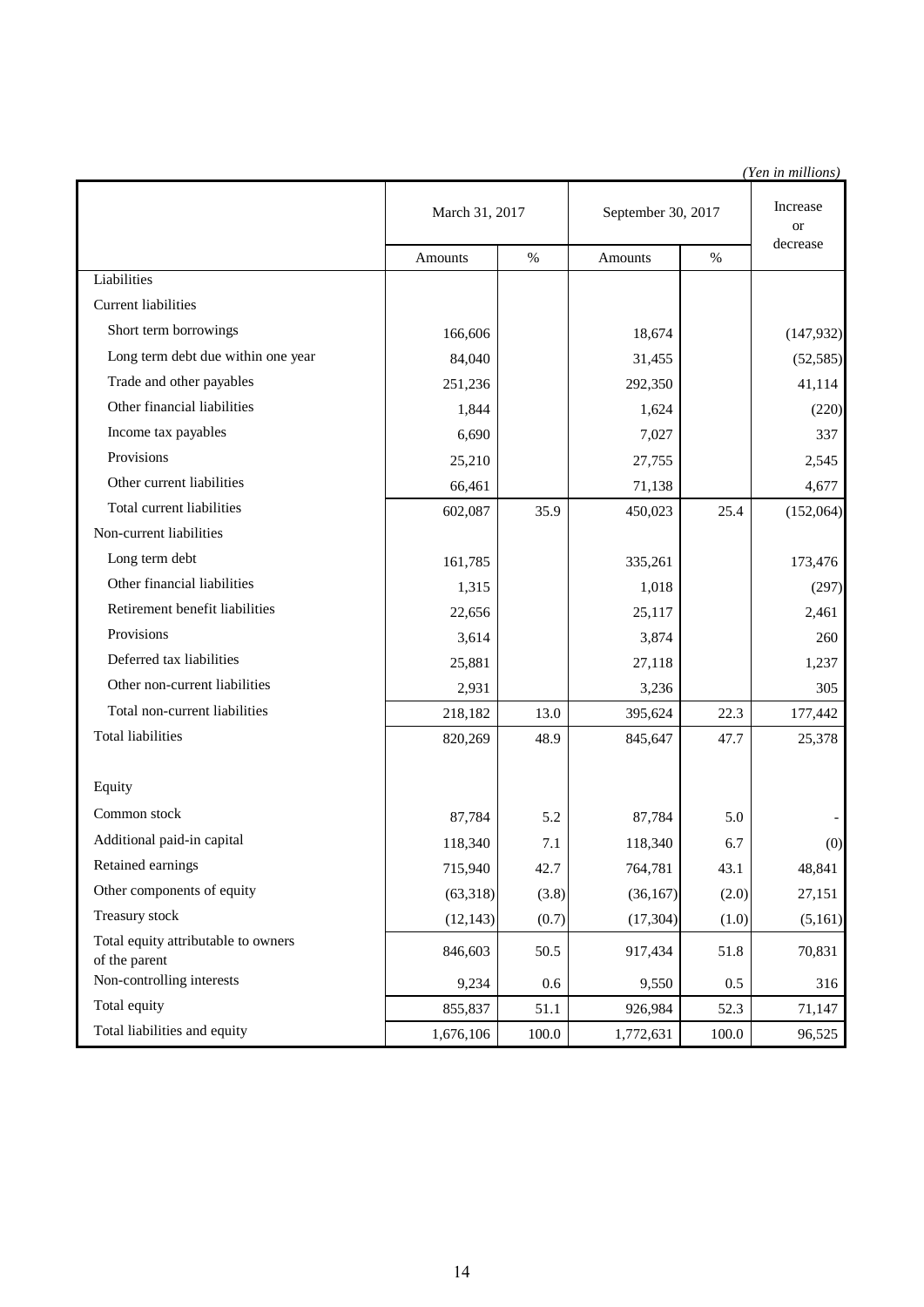### **(2) Condensed Quarterly Consolidated Statements of Income**

 **and Condensed Quarterly Consolidated Statements of Comprehensive Income**

**For the six months ended September 30, 2016 and 2017 Condensed Quarterly Consolidated Statements of Income**

| <b>Condensed Quarterly Consolidated Statements of Income</b><br>(Yen in millions) |            |                  |                               |        |                |        |            |        |
|-----------------------------------------------------------------------------------|------------|------------------|-------------------------------|--------|----------------|--------|------------|--------|
|                                                                                   |            |                  | Six months ended September 30 |        | Increase or    |        | Year ended |        |
|                                                                                   | 2016       | decrease<br>2017 |                               |        | March 31, 2017 |        |            |        |
|                                                                                   | Amounts    | $\%$             | <b>Amounts</b>                | %      | Amounts        | $\%$   | Amounts    | $\%$   |
| Net sales                                                                         | 564,030    | 100.0            | 715,890                       | 100.0  | 151,860        | 26.9   | 1,199,311  | 100.0  |
| Cost of sales                                                                     | (428, 562) | (76.0)           | (541, 189)                    | (75.6) | (112, 627)     | 26.3   | (913, 643) | (76.2) |
| Gross profit                                                                      | 135,468    | 24.0             | 174,701                       | 24.4   | 39,233         | 29.0   | 285,668    | 23.8   |
| Selling, general and administrative expenses                                      | (40, 881)  | (7.3)            | (65,300)                      | (9.1)  | (24, 419)      | 59.7   | (93, 458)  | (7.8)  |
| Research and development expenses                                                 | (25,602)   | (4.5)            | (26,789)                      | (3.8)  | (1, 187)       | 4.6    | (52, 807)  | (4.4)  |
| Operating profit                                                                  | 68,985     | 12.2             | 82,612                        | 11.5   | 13,627         | 19.8   | 139,403    | 11.6   |
| Financial income                                                                  | 1,332      | 0.3              | 2,854                         | 0.4    | 1,522          | 114.3  | 3,368      | 0.3    |
| Financial expenses                                                                | (1, 158)   | (0.2)            | (3,367)                       | (0.4)  | (2,209)        | 190.8  | (3,063)    | (0.2)  |
| Derivative gain (loss)                                                            | (2,695)    | (0.5)            | 92                            | 0.0    | 2,787          |        | 405        | 0.0    |
| Foreign exchange differences                                                      | (173)      | (0.0)            | (5,581)                       | (0.8)  | (5,408)        |        | 1,771      | 0.1    |
| Share of net profit (loss) from associate accounting using<br>the equity method   | (17)       | (0.0)            | 20                            | 0.0    | 37             |        | (534)      | (0.0)  |
| Profit before income taxes                                                        | 66,274     | 11.8             | 76,630                        | 10.7   | 10,356         | 15.6   | 141,350    | 11.8   |
| Income tax expenses                                                               | (15, 774)  | (2.8)            | (16, 246)                     | (2.3)  | (472)          | 3.0    | (29, 364)  | (2.5)  |
| Profit for the period                                                             | 50,500     | 9.0              | 60,384                        | 8.4    | 9,884          | 19.6   | 111,986    | 9.3    |
| Profit for the period attributable to:                                            |            |                  |                               |        |                |        |            |        |
| Owners of the parent                                                              | 50,094     | 8.9              | 60.074                        | 8.4    | 9.980          | 19.9   | 111.036    | 9.2    |
| Non-controlling interests                                                         | 406        | 0.1              | 310                           | 0.0    | (96)           | (23.6) | 950        | 0.1    |
| Profit for the period                                                             | 50,500     | 9.0              | 60,384                        | 8.4    | 9,884          | 19.6   | 111,986    | 9.3    |

**Condensed Quarterly Consolidated Statements of Comprehensive Income**

|                                                                       | Six months ended September 30 | Increase or |          | Year ended |                |
|-----------------------------------------------------------------------|-------------------------------|-------------|----------|------------|----------------|
|                                                                       | 2016                          | 2017        | decrease |            | March 31, 2017 |
|                                                                       | Amounts                       | Amounts     | Amounts  | $\%$       | Amounts        |
|                                                                       |                               |             |          |            |                |
| Profit for the period                                                 | 50,500                        | 60,384      | 9.884    | 19.6       | 111,986        |
| Other comprehensive income, net of taxation                           |                               |             |          |            |                |
| Items that will not be reclassified to net profit or loss:            |                               |             |          |            |                |
| Remeasurement of defined benefit plans                                | (110)                         | (46)        | 64       |            | 761            |
| Fair value movements on FVTOCI equity financial assets                | 345                           | 2,137       | 1,792    | 519.4      | 2,694          |
| Items that may be reclassified to net profit or loss:                 |                               |             |          |            |                |
| Foreign currency translation adjustments                              | (76, 858)                     | 26,699      | 103,557  |            | (8,316)        |
| Effective portion of net changes in fair value of cash<br>flow hedges | 121                           | 502         | 381      | 314.9      | 1,118          |
| Fair value movements on FVTOCI debt financial assets                  | 1                             | (2)         | (3)      |            | (0)            |
| Total other comprehensive income for the period, net of taxation      | (76, 501)                     | 29,290      | 105,791  |            | (3,743)        |
| Comprehensive income for the period                                   | (26,001)                      | 89,674      | 115,675  |            | 108,243        |
| Comprehensive income for the period attributable to:                  |                               |             |          |            |                |
| Owners of the parent                                                  | (25, 727)                     | 89,339      | 115,066  |            | 107,342        |
| Non-controlling interests                                             | (274)                         | 335         | 609      |            | 901            |
| Comprehensive income for the period                                   | (26,001)                      | 89,674      | 115,675  |            | 108,243        |

*(Yen in millions)*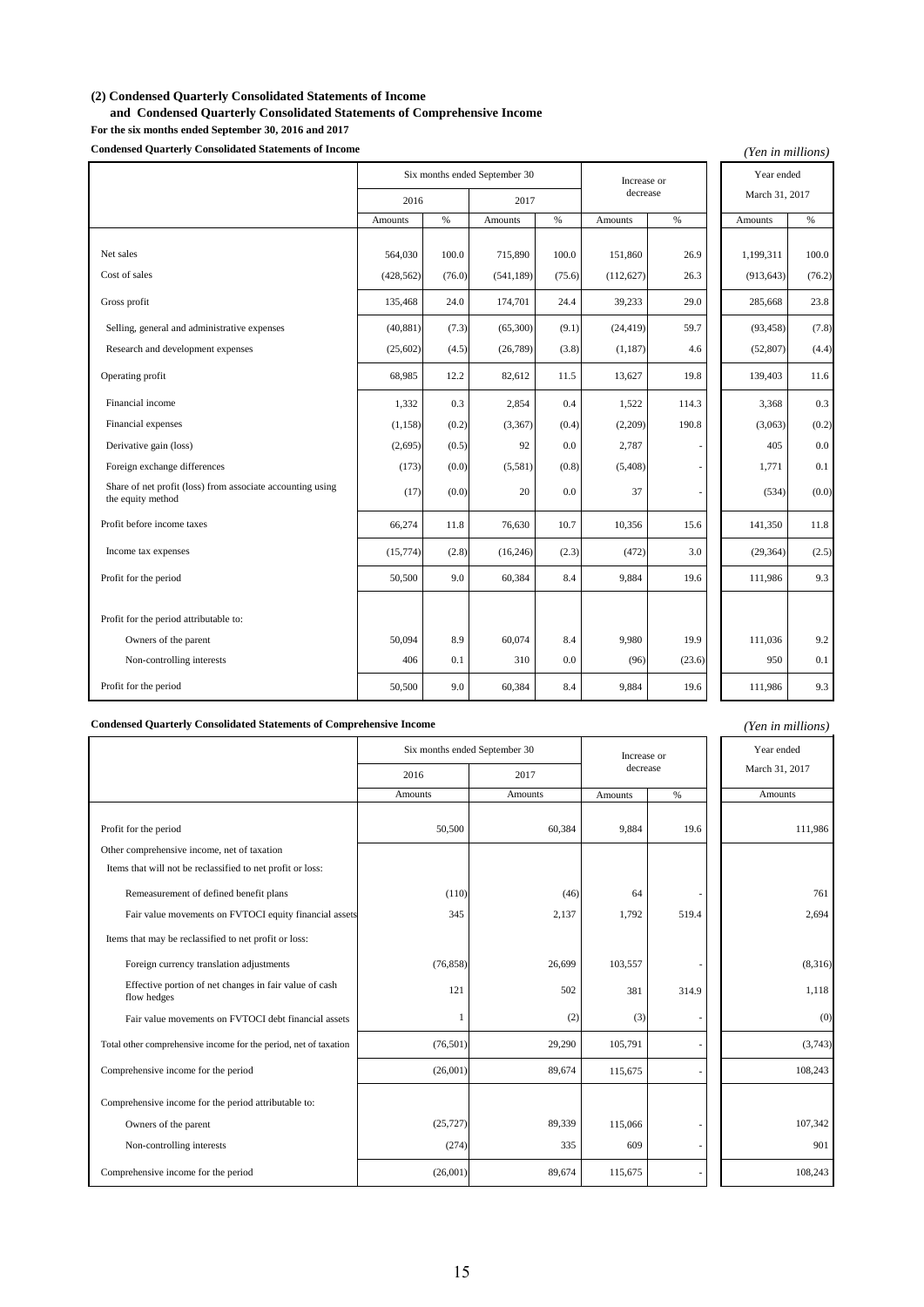## **For the three months ended September 30, 2016 and 2017**

### **Condensed Quarterly Consolidated Statements of Income**

*(Yen in millions)*

|                                                                          |            |        | Three months ended September 30 |        | Increase or |                          |
|--------------------------------------------------------------------------|------------|--------|---------------------------------|--------|-------------|--------------------------|
|                                                                          | 2016       |        | 2017                            |        | decrease    |                          |
|                                                                          | Amounts    | $\%$   | Amounts                         | $\%$   | Amounts     | $\%$                     |
|                                                                          |            |        |                                 |        |             |                          |
| Net sales                                                                | 287,824    | 100.0  | 372,799                         | 100.0  | 84,975      | 29.5                     |
| Cost of sales                                                            | (216, 297) | (75.1) | (282, 418)                      | (75.8) | (66, 121)   | 30.6                     |
| Gross profit                                                             | 71,527     | 24.9   | 90,381                          | 24.2   | 18,854      | 26.4                     |
| Selling, general and administrative expenses                             | (21, 124)  | (7.4)  | (33,246)                        | (8.9)  | (12, 122)   | 57.4                     |
| Research and development expenses                                        | (12, 942)  | (4.5)  | (13, 545)                       | (3.6)  | (603)       | 4.7                      |
| Operating profit                                                         | 37,461     | 13.0   | 43,590                          | 11.7   | 6,129       | 16.4                     |
| Financial income                                                         | 643        | 0.2    | 1,591                           | 0.4    | 948         | 147.4                    |
| Financial expenses                                                       | (626)      | (0.2)  | (1,944)                         | (0.5)  | (1,318)     | 210.5                    |
| Derivative gain (loss)                                                   | (278)      | (0.1)  | 74                              | 0.0    | 352         | ۰                        |
| Foreign exchange differences                                             | (21)       | (0.0)  | (3,012)                         | (0.8)  | (2,991)     | $\overline{\phantom{a}}$ |
| Share of net profit from associate accounting using<br>the equity method | 8          | 0.0    | 5                               | 0.0    | (3)         | (37.5)                   |
| Profit before income taxes                                               | 37,187     | 12.9   | 40,304                          | 10.8   | 3,117       | 8.4                      |
| Income tax expenses                                                      | (8,938)    | (3.1)  | (8,218)                         | (2.2)  | 720         | (8.1)                    |
| Profit for the period                                                    | 28,249     | 9.8    | 32,086                          | 8.6    | 3,837       | 13.6                     |
|                                                                          |            |        |                                 |        |             |                          |
| Profit for the period attributable to:                                   |            |        |                                 |        |             |                          |
| Owners of the parent                                                     | 28,066     | 9.7    | 31,880                          | 8.6    | 3,814       | 13.6                     |
| Non-controlling interests                                                | 183        | 0.1    | 206                             | 0.0    | 23          | 12.6                     |
| Profit for the period                                                    | 28,249     | 9.8    | 32,086                          | 8.6    | 3,837       | 13.6                     |

### **Condensed Quarterly Consolidated Statements of Comprehensive Income**

### *(Yen in millions)*

|                                                                       | Three months ended September 30 |                | Increase or    |         |
|-----------------------------------------------------------------------|---------------------------------|----------------|----------------|---------|
|                                                                       | 2016                            | 2017           | decrease       |         |
|                                                                       | <b>Amounts</b>                  | <b>Amounts</b> | <b>Amounts</b> | $\%$    |
|                                                                       |                                 |                |                |         |
| Profit for the period                                                 | 28,249                          | 32,086         | 3,837          | 13.6    |
| Other comprehensive income, net of taxation                           |                                 |                |                |         |
| Items that will not be reclassified to net profit or loss:            |                                 |                |                |         |
| Remeasurement of defined benefit plans                                | 3                               | $\mathbf{0}$   | (3)            | (100.0) |
| Fair value movements on FVTOCI equity financial assets                | 1,307                           | 821            | (486)          | (37.2)  |
| Items that may be reclassified to net profit or loss:                 |                                 |                |                |         |
| Foreign currency translation adjustments                              | (11,100)                        | 17,938         | 29,038         |         |
| Effective portion of net changes in fair value of cash<br>flow hedges | (36)                            | 37             | 73             |         |
| Fair value movements on FVTOCI debt financial assets                  | $\mathbf{0}$                    | (2)            | (2)            |         |
| Total other comprehensive income for the period, net of taxation      | (9,826)                         | 18,794         | 28,620         |         |
| Comprehensive income for the period                                   | 18,423                          | 50,880         | 32,457         | 176.2   |
| Comprehensive income for the period attributable to:                  |                                 |                |                |         |
| Owners of the parent                                                  | 18,202                          | 50,553         | 32,351         | 177.7   |
| Non-controlling interests                                             | 221                             | 327            | 106            | 48.0    |
| Comprehensive income for the period                                   | 18,423                          | 50,880         | 32,457         | 176.2   |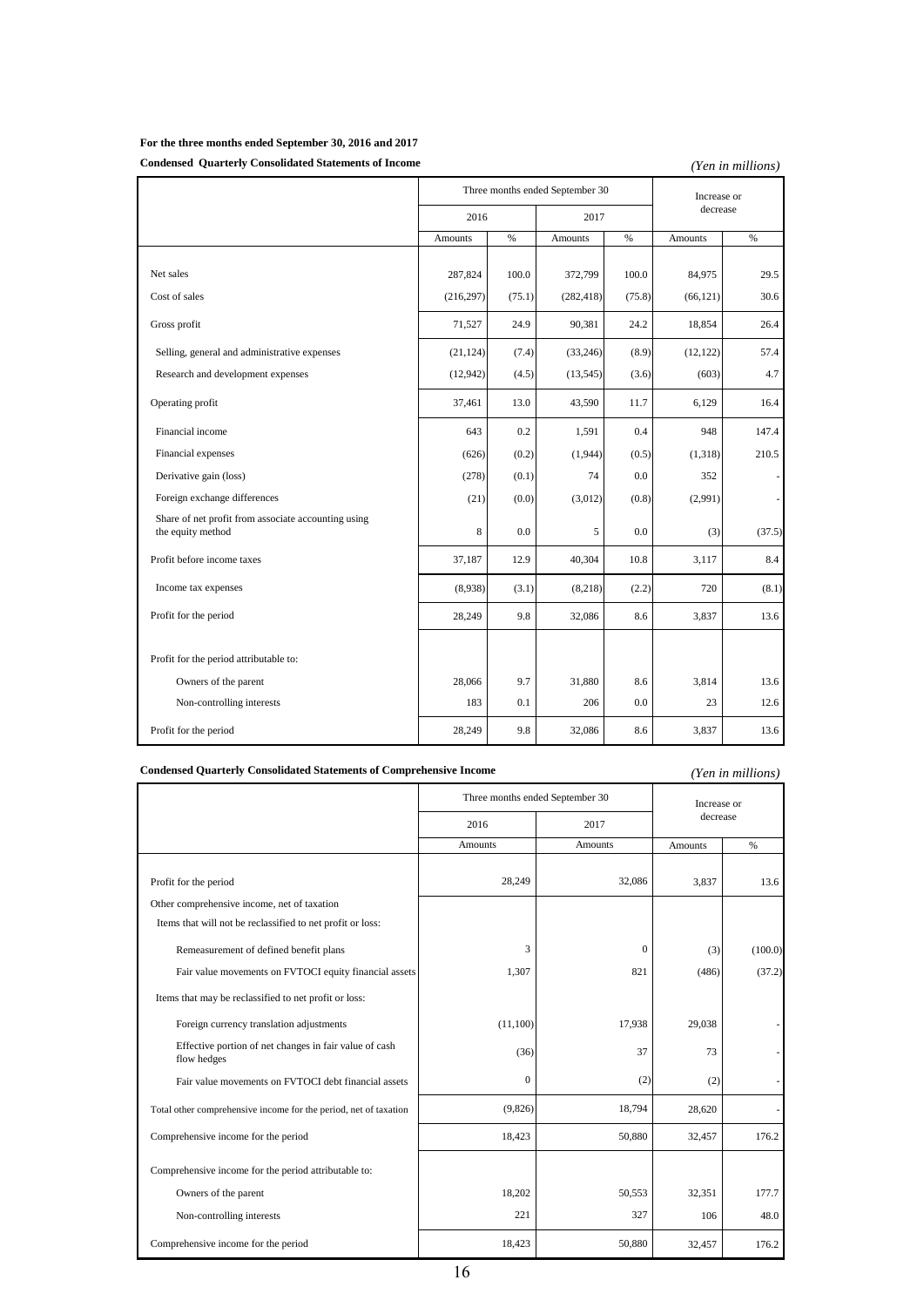### **(3) Condensed Quarterly Consolidated Statements of Changes in Equity**

Six months ended September 30, 2016

*(Yen in millions)*

|                                                |                 |                               |                      | Total equity attributable to owners of the parent |                   |              | Non-                     |              |
|------------------------------------------------|-----------------|-------------------------------|----------------------|---------------------------------------------------|-------------------|--------------|--------------------------|--------------|
|                                                | Common<br>Stock | Additional<br>paid-in capital | Retained<br>earnings | Other<br>components<br>of equity                  | Treasury<br>stock | Total        | controlling<br>interests | Total equity |
| As of April 1, 2016                            | 87,784          | 118,341                       | 625,168              | (56, 159)                                         | (12, 111)         | 763,023      | 8,346                    | 771,369      |
| Comprehensive income                           |                 |                               |                      |                                                   |                   |              |                          |              |
| Profit for the period                          |                 |                               | 50,094               |                                                   |                   | 50,094       | 406                      | 50,500       |
| Other comprehensive income                     |                 |                               |                      | (75, 821)                                         |                   | (75, 821)    | (680)                    | (76,501)     |
| Total comprehensive income                     |                 |                               |                      |                                                   |                   | (25, 727)    | (274)                    | (26,001)     |
| Transactions with owners directly              |                 |                               |                      |                                                   |                   |              |                          |              |
| recognized in equity:                          |                 |                               |                      |                                                   |                   |              |                          |              |
| Purchase of treasury stock                     |                 |                               |                      |                                                   | (11)              | (11)         |                          | (11)         |
| Dividends paid to the owners of the<br>parent  |                 |                               | (11, 864)            |                                                   |                   | (11, 864)    |                          | (11, 864)    |
| Dividends paid to non-controlling<br>interests |                 |                               |                      |                                                   |                   |              | (18)                     | (18)         |
| Transfer to retained earnings                  |                 |                               | 250                  | (250)                                             |                   |              |                          |              |
| Other                                          |                 | (1)                           |                      |                                                   |                   | $\mathbf{0}$ | 63                       | 63           |
| As of September 30, 2016                       | 87,784          | 118,340                       | 663,648              | (132, 230)                                        | (12, 121)         | 725,421      | 8,117                    | 733,538      |

### Six months ended September 30, 2017

*(Yen in millions)*

|                                                |                 | Total equity attributable to owners of the parent |                      | Non-                             |                   |           |                          |              |
|------------------------------------------------|-----------------|---------------------------------------------------|----------------------|----------------------------------|-------------------|-----------|--------------------------|--------------|
|                                                | Common<br>Stock | Additional<br>paid-in capital                     | Retained<br>earnings | Other<br>components<br>of equity | Treasury<br>stock | Total     | controlling<br>interests | Total equity |
| As of April 1, 2017                            | 87,784          | 118,340                                           | 715,940              | (63,318)                         | (12, 143)         | 846,603   | 9,234                    | 855,837      |
| Comprehensive income                           |                 |                                                   |                      |                                  |                   |           |                          |              |
| Profit for the period                          |                 |                                                   | 60,074               |                                  |                   | 60,074    | 310                      | 60,384       |
| Other comprehensive income                     |                 |                                                   |                      | 29,265                           |                   | 29,265    | 25                       | 29,290       |
| Total comprehensive income                     |                 |                                                   |                      |                                  |                   | 89,339    | 335                      | 89,674       |
| Transactions with owners directly              |                 |                                                   |                      |                                  |                   |           |                          |              |
| recognized in equity:                          |                 |                                                   |                      |                                  |                   |           |                          |              |
| Purchase of treasury stock                     |                 |                                                   |                      |                                  | (5,161)           | (5,161)   |                          | (5,161)      |
| Dividends paid to the owners of the<br>parent  |                 |                                                   | (13, 347)            |                                  |                   | (13, 347) |                          | (13, 347)    |
| Dividends paid to non-controlling<br>interests |                 |                                                   |                      |                                  |                   |           | (39)                     | (39)         |
| Transfer to retained earnings                  |                 |                                                   | 2,113                | (2,113)                          |                   |           |                          |              |
| Other                                          |                 | (0)                                               |                      | (1)                              |                   | (0)       | 20                       | 20           |
| As of September 30, 2017                       | 87,784          | 118,340                                           | 764,781              | (36, 167)                        | (17, 304)         | 917,434   | 9,550                    | 926,984      |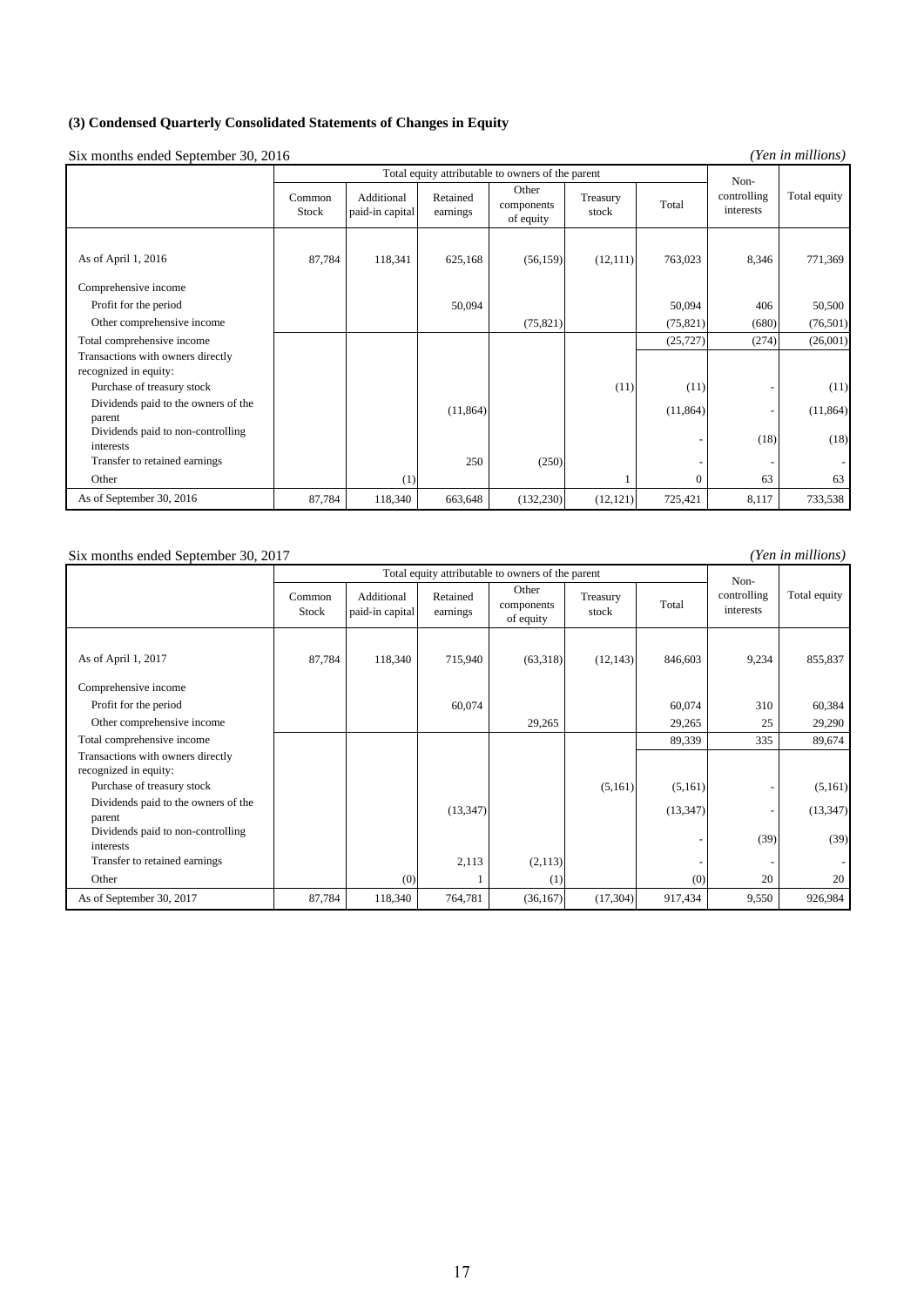# **(4) Condensed Quarterly Consolidated Statements of Cash Flows**

|                                                                                                |                               |            |                      | (Yen in millions)      |
|------------------------------------------------------------------------------------------------|-------------------------------|------------|----------------------|------------------------|
|                                                                                                | Six months ended September 30 |            | Increase or decrease | Year ended<br>March 31 |
|                                                                                                | 2016                          | 2017       |                      | 2017                   |
| Cash flows from operating activities:                                                          |                               |            |                      |                        |
| Profit for the period                                                                          | 50,500                        | 60,384     | 9.884                | 111,986                |
| Adjustments to reconcile profit for the period to net cash<br>provided by operating activities |                               |            |                      |                        |
| Depreciation and amortization                                                                  | 28,860                        | 32,832     | 3,972                | 59,700                 |
| (Gain) loss from sales, disposal or impairment of property,<br>plant and equipment             | (1,289)                       | 210        | 1,499                | (1,224)                |
| Financial (income) expense                                                                     | (149)                         | 164        | 313                  | (163)                  |
| Share of net loss (profit) from associate accounting using the<br>equity method                | 17                            | (20)       | (37)                 | 534                    |
| Deferred income taxes                                                                          | 2,602                         | (1, 869)   | (4, 471)             | 588                    |
| Current income taxes                                                                           | 13,172                        | 18,114     | 4,942                | 28,775                 |
| Foreign currency adjustments                                                                   | 1,106                         | 1,628      | 522                  | (6,636)                |
| Increase (decrease) in retirement benefit liability                                            | 305                           | 1,083      | 778                  | (94)                   |
| Increase in accounts receivable                                                                | (16, 408)                     | (28, 565)  | (12, 157)            | (65, 582)              |
| Increase in inventories                                                                        | (1,765)                       | (17,707)   | (15,942)             | (5,942)                |
| Increase in accounts payable                                                                   | 32,814                        | 21,664     | (11, 150)            | 39,229                 |
| Other, net                                                                                     | (921)                         | 4,595      | 5,516                | (6, 465)               |
| Interests and dividends received                                                               | 1,207                         | 2,806      | 1,599                | 3,160                  |
| Interests paid                                                                                 | (1,651)                       | (3, 166)   | (1, 515)             | (3,052)                |
| Income taxes paid                                                                              | (11, 907)                     | (17, 911)  | (6,004)              | (24,961)               |
| Net cash provided by operating activities                                                      | 96,493                        | 74,242     | (22, 251)            | 129,853                |
| Cash flows from investing activities:                                                          |                               |            |                      |                        |
| Additions to property, plant and equipment                                                     | (30, 483)                     | (41, 841)  | (11, 358)            | (68, 718)              |
| Proceeds from sales of property, plant and equipment                                           | 642                           | 2.185      | 1.543                | 1.786                  |
| Acquisitions of business, net of cash acquired                                                 | (2, 242)                      | (7, 919)   | (5,677)              | (139, 862)             |
| Other, net                                                                                     | (2,677)                       | (4, 304)   | (1,627)              | (4,682)                |
| Net cash used in investing activities                                                          | (34,760)                      | (51, 879)  | (17, 119)            | (211, 476)             |
| Cash flows from financing activities:                                                          |                               |            |                      |                        |
| (Decrease) increase in short term borrowings                                                   | (21, 425)                     | (159, 188) | (137,763)            | 93,784                 |
| Proceeds from issuance of long term debt                                                       | 237                           | 83,220     | 82,983               | 58,707                 |
| Repayments of long term debt                                                                   | (1, 861)                      | (22, 932)  | (21,071)             | (32, 782)              |
| Proceeds from issuance of corporate bonds                                                      |                               | 115,001    | 115,001              | 50,001                 |
| Redemption of corporate bonds                                                                  |                               | (65,000)   | (65,000)             | (50,000)               |
| Purchase of treasury stock                                                                     | (11)                          | (5,161)    | (5, 150)             | (33)                   |
| Dividends paid to the owner of the parent                                                      | (11, 864)                     | (13, 347)  | (1, 483)             | (23, 728)              |
| Other, net                                                                                     | (18)                          | (236)      | (218)                | (101)                  |
| Net cash (used in) provided by financing activities                                            | (34,942)                      | (67, 643)  | (32,701)             | 95,848                 |
| Effect of exchange rate changes on cash and cash equivalents                                   | (33,799)                      | 10,872     | 44,671               | 1,413                  |
| Net (decrease) increase in cash and cash equivalents                                           | (7,008)                       | (34, 408)  | (27, 400)            | 15,638                 |
| Cash and cash equivalents at beginning of period                                               | 305,942                       | 321,580    | 15,638               | 305,942                |
| Cash and cash equivalents at end of period                                                     | 298,934                       | 287,172    | (11, 762)            | 321,580                |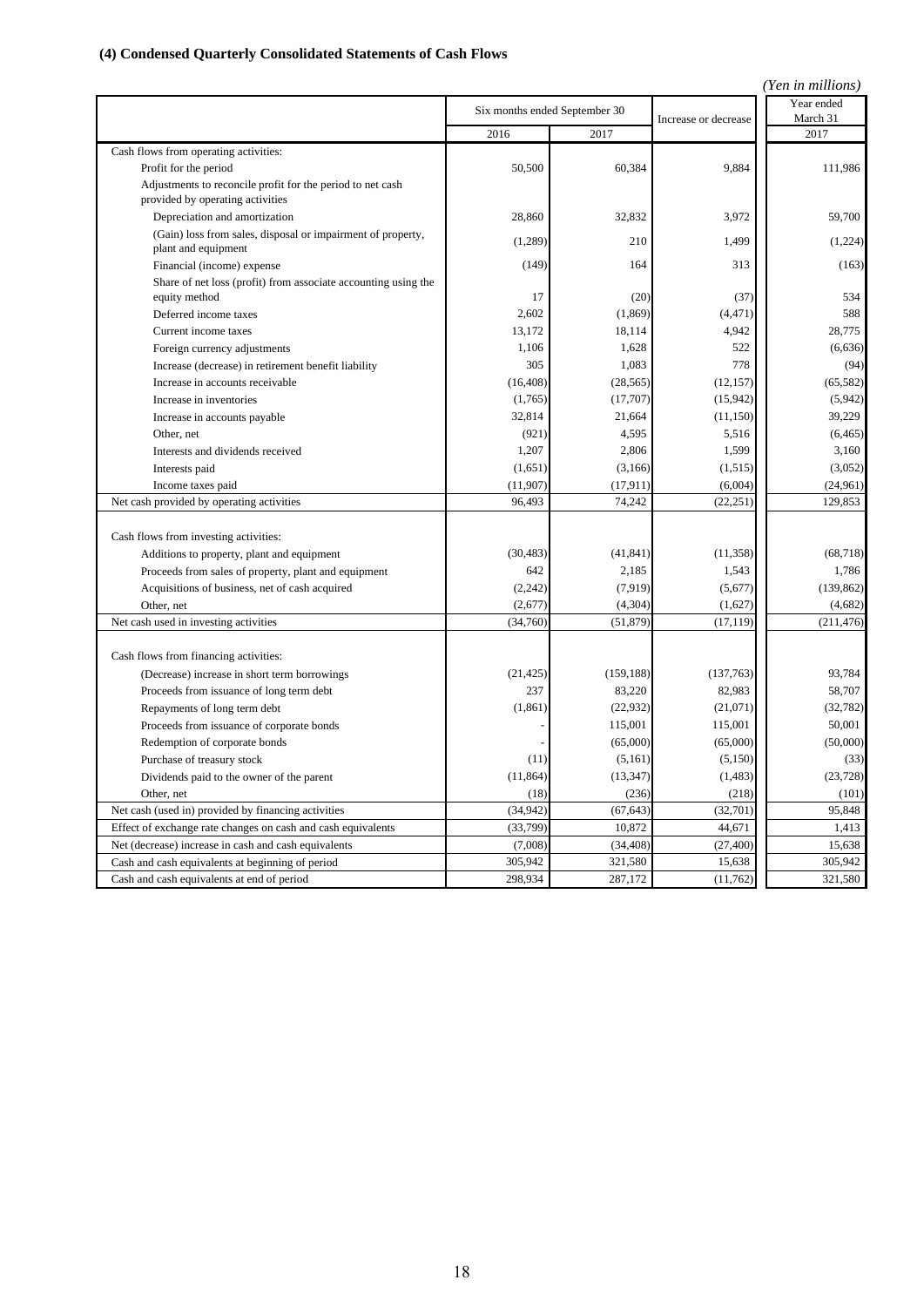### **(5) Notes of Condensed Quarterly Consolidated Financial Statements Notes Regarding Going Concern Assumption**

Not applicable.

### **Notes to Condensed Quarterly Consolidated Financial Statements 1. Reporting entity**

Nidec Corporation (the Company) is a corporation located in Japan, whose shares are listed on the Tokyo Stock Exchange. The registered address of headquarters and principal business offices are available on the Company's website (http://www.nidec.com/en-Global/).

Condensed Quarterly Consolidated Financial Statements as of September 30, 2017 consist of the Company and its consolidated subsidiaries (NIDEC), and shares of associates of NIDEC.

NIDEC mainly designs, develops, produces, and sells products as described below:

- i. Small precision motors, which include spindle motors for hard disk drives, brushless motors, fan motors, vibration motors, brush motors and motor applications.
- ii. Automotive, appliance, commercial and industrial products, which include automotive motors and components, home appliance, commercial and industrial motors and related products.
- iii. Machinery, which includes industrial robots, card readers, test systems, press machines and power transmission drives.
- iv. Electronic and optical components, which include switches, trimmer potentiometers, lens units and camera shutters.
- v. Others, which include services.

### **2. Basis of Preparation**

(1) Compliance with International Financial Reporting Standards (IFRS)

The condensed quarterly consolidated financial statements of NIDEC have been prepared in accordance with IAS 34 "Interim Financial Reporting" pursuant to the provision of article 93 of Regulations for Quarterly Consolidated Financial Statements, as the Company meets the criteria of a "Designated IFRS Specified Company" defined under article 1-2 of the regulations.

The condensed quarterly consolidated financial statements do not include all the information that must be disclosed in the annual consolidated financial statements, and therefore should be used in conjunction with the consolidated financial statements for the year ended March 31, 2017.

### (2) Basis of measurement

The condensed quarterly consolidated financial statements have been prepared on a historical cost basis, except for some assets and liabilities, including derivative and other financial instruments measured at fair value.

(3) Presentation currency and level of rounding

The condensed quarterly consolidated financial statements are presented in Japanese Yen, which is also the Company's functional currency, and figures are rounded to the nearest million yen, unless otherwise indicated.

### **3. Significant accounting policies**

Significant accounting policies adopted in preparation of the condensed quarterly consolidated financial statements are consistent with those used in the preparation of the NIDEC's annual consolidated financial statements for the year ended March 31, 2017.

Income taxes for six month ended September 30, 2017 are computed using the estimated annual effective tax rate.

### **4. Significant accounting estimates, judgments and assumptions**

The preparation of the condensed quarterly consolidated financial statements requires management of NIDEC to make estimates, judgments and assumptions that affect the reported amounts of assets, liabilities, income, expenses and disclosure of contingent assets and liabilities. Actual results may differ from those estimates.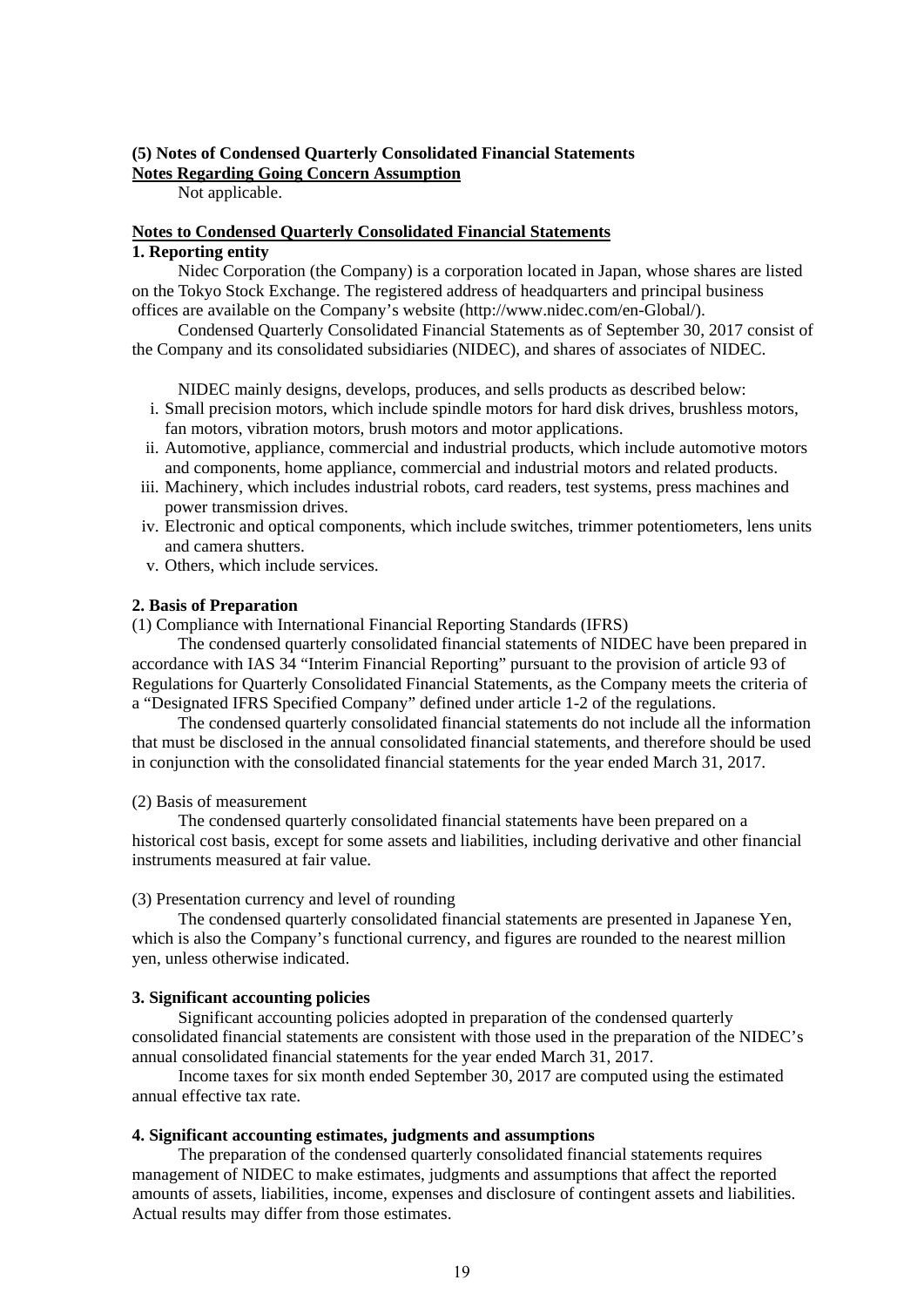The estimates and underlying assumptions are reviewed on an ongoing basis, and the effects resulting from revisions of accounting estimates are recognized in the period in which the estimates are revised and in future periods affected by the revision.

Judgments and estimates accompanying significant risks that may cause material adjustments to the carrying amounts of assets and liabilities in the current and next fiscal years are the same as those for the condensed consolidated financial statements for the previous fiscal year ended March 31, 2017.

### **5. Business Combinations**

Pursuant to IFRS 3 "Business Combinations", during the three months ended March 31, 2017, NIDEC completed its valuation of the assets acquired and the liabilities assumed upon the acquisition of E.C.E. S.r.l. and ANA IMEP S.A. (currently, Nidec Motor Corporation Romania). NIDEC's condensed quarterly consolidated financial statements for the six months ended September 30, 2016 reflects the revision of the initially allocated amounts of acquisition price as NIDEC finalized the provisional accounting treatment for the business combination. In addition, during the three months ended September 30, 2017, NIDEC partly completed its valuation of the assets acquired and the liabilities assumed upon the acquisition of the motors, drives and electric power generation businesses of Emerson Electric Co. (currently, Nidec Leroy-Somer Holding and Nidec Control Techniques Limited, etc.). NIDEC's consolidated financial statement for the year ended March 31, 2017 reflects the revision of the initially allocated amounts of acquisition price as NIDEC finalized the provisional accounting treatment for the business combination.

NIDEC has been evaluating the fair values of the assets acquired and the liabilities assumed upon the acquisitions of companies in the fiscal year ended March 31, 2017 and six months ended September 30, 2017. The assets and liabilities which are currently under evaluation have been recorded on NIDEC's consolidated statement of financial position based on preliminary management estimation as of September 30, 2017.

### **6. Event after the Reporting Period**

### **Completion of Business Succession from Tokyo Maruzen Industry Co., Ltd.**

On October 1, 2017, Nidec Sankyo Corporation, the Company's subsidiary, completed succeeding the business of Tokyo Maruzen Industry Co., Ltd. ("Tokyo Maruzen") by way of an absorption type company split, through a new company formed to this effect (the "Transaction").

|                       | absorption type company spin, unough a new company formed to this effect (the Transaction ). |
|-----------------------|----------------------------------------------------------------------------------------------|
|                       | Tokyo Maruzen develops, manufactures and sells products of                                   |
|                       | electric contact materials, contact rivets and contact staking. The                          |
|                       | Transaction will help strengthen their capacity in material                                  |
| 1. Purpose            | development, production engineering and manufacturing                                        |
|                       | responsiveness, which will allow to introduce unparalleled                                   |
|                       | sophistication in electric contacts both in terms of quality and                             |
|                       | reliability to automotive market.                                                            |
| 2. Acquisition method | Funds for the Transaction are own funds.                                                     |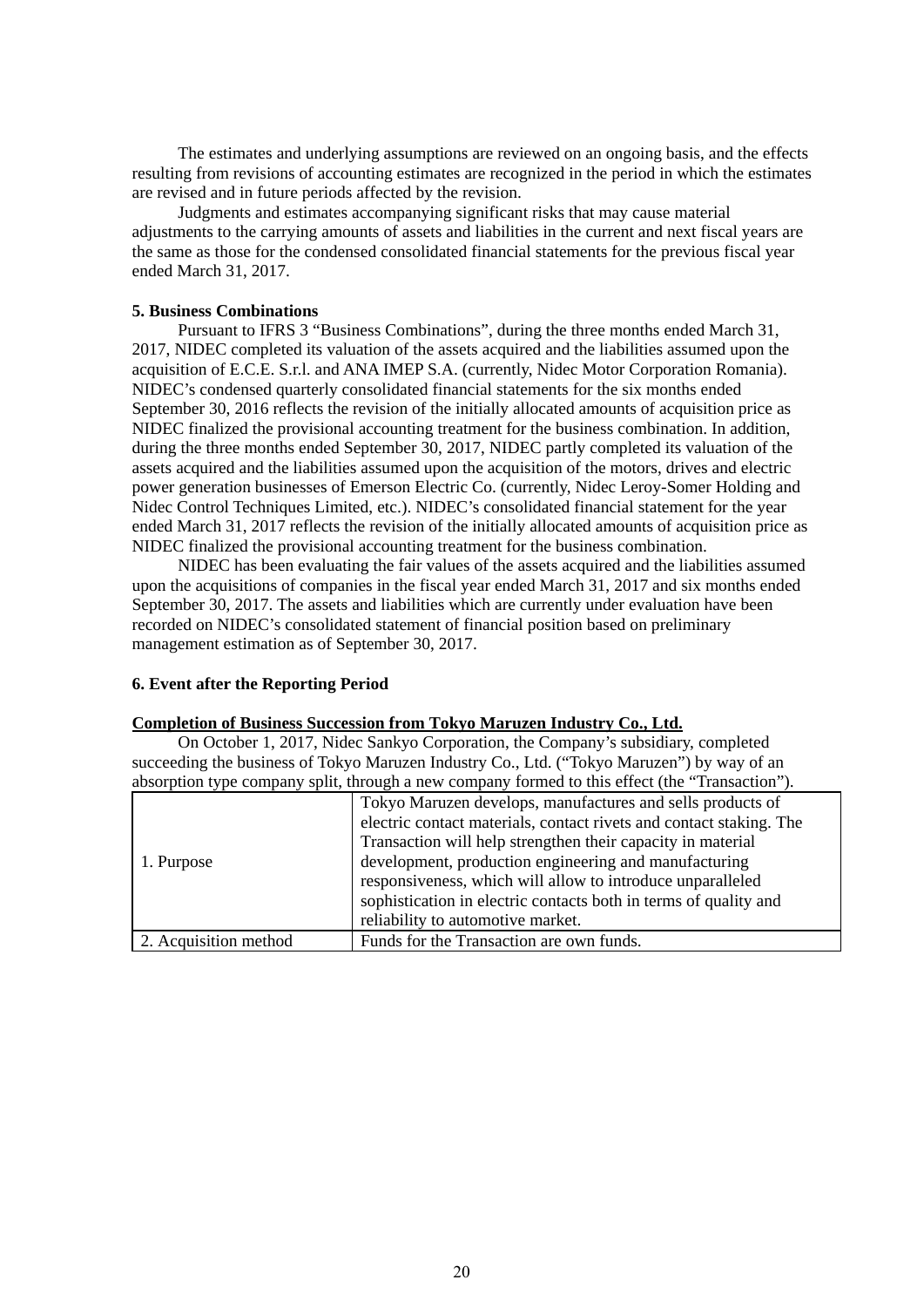### **3. Others (unaudited)**

#### **(1) Quarterly Financial Data for the three months ended September 30, 2017 and June 30, 2017**

| (Yen in millions)                           |                |                    |                    |               |  |  |  |  |
|---------------------------------------------|----------------|--------------------|--------------------|---------------|--|--|--|--|
|                                             |                | Three months ended |                    |               |  |  |  |  |
|                                             |                | June 30, 2017      | September 30, 2017 |               |  |  |  |  |
|                                             | <b>Amounts</b> | $\%$               | <b>Amounts</b>     | $\frac{9}{6}$ |  |  |  |  |
| Net sales                                   | 343,091        | 100.0              | 372,799            | 100.0         |  |  |  |  |
| Operating profit                            | 39,022         | 11.4               | 43,590             | 11.7          |  |  |  |  |
| Profit before income taxes                  | 36,326         | 10.6               | 40,304             | 10.8          |  |  |  |  |
| Profit for the period                       | 28,298         | 8.2                | 32,086             | 8.6           |  |  |  |  |
| Profit attributable to owners of the parent | 28,194         | 8.2                | 31,880             | 8.6           |  |  |  |  |

#### **(2) Information by Product Category**

| (Yen in millions)<br>Six months ended September 30, 2016 |                              |                                                                       |           |                                         |        |         |                            |              |
|----------------------------------------------------------|------------------------------|-----------------------------------------------------------------------|-----------|-----------------------------------------|--------|---------|----------------------------|--------------|
|                                                          | Small<br>precision<br>motors | Automotive,<br>appliance,<br>commercial<br>and industrial<br>products | Machinery | Electronic and<br>optical<br>components | Others | Total   | Eliminations/<br>Corporate | Consolidated |
| Net sales:                                               |                              |                                                                       |           |                                         |        |         |                            |              |
| External sales                                           | 211,716                      | 265,645                                                               | 53.884    | 31,032                                  | 1,753  | 564,030 |                            | 564,030      |
| Intersegment                                             | 1,018                        | 2.549                                                                 | 4.071     | 2.642                                   | 712    | 10.992  | (10,992)                   |              |
| Total                                                    | 212,734                      | 268,194                                                               | 57.955    | 33,674                                  | 2,465  | 575,022 | (10,992)                   | 564,030      |
| Operating expenses                                       | 179,767                      | 240,225                                                               | 47.755    | 28,796                                  | 2,178  | 498,721 | (3,676)                    | 495.045      |
| Operating profit                                         | 32,967                       | 27,969                                                                | 10,200    | 4,878                                   | 287    | 76,301  | (7,316)                    | 68,985       |
|                                                          |                              |                                                                       |           |                                         |        |         |                            |              |

| Yen in millions)<br>Six months ended September 30, 2017 |                              |                                                                       |           |                                         |        |         |                            |              |  |
|---------------------------------------------------------|------------------------------|-----------------------------------------------------------------------|-----------|-----------------------------------------|--------|---------|----------------------------|--------------|--|
|                                                         | Small<br>precision<br>motors | Automotive.<br>appliance,<br>commercial<br>and industrial<br>products | Machinery | Electronic and<br>optical<br>components | Others | Total   | Eliminations/<br>Corporate | Consolidated |  |
| Net sales:                                              |                              |                                                                       |           |                                         |        |         |                            |              |  |
| External sales                                          | 220,474                      | 390,572                                                               | 67.849    | 34.997                                  | 1,998  | 715,890 |                            | 715,890      |  |
| Intersegment                                            | 1,321                        | 3,131                                                                 | 7.316     | 3,836                                   | 912    | 16,516  | (16,516)                   |              |  |
| Total                                                   | 221,795                      | 393,703                                                               | 75.165    | 38,833                                  | 2,910  | 732,406 | (16,516)                   | 715,890      |  |
| Operating expenses                                      | 185,653                      | 355,059                                                               | 62,579    | 33,302                                  | 2,629  | 639,222 | (5,944)                    | 633.278      |  |
| Operating profit                                        | 36,142                       | 38.644                                                                | 12.586    | 5,531                                   | 281    | 93.184  | (10,572)                   | 82,612       |  |

| Three months ended September 30, 2016 |       |                 |          |                |               |             |               | (Yen in millions) |
|---------------------------------------|-------|-----------------|----------|----------------|---------------|-------------|---------------|-------------------|
|                                       |       | Automotive.     |          |                |               |             |               |                   |
|                                       | Small | appliance.      |          | Electronic and |               |             | ≝lımınatıons∕ |                   |
|                                       |       | $\cdot$ $\cdot$ | $\cdots$ |                | $\sim$ $\sim$ | $m \cdot 1$ |               |                   |

|                    | precision<br>motors | commercial<br>and industrial<br>products | Machinery | optical<br>components | Others | Total   | Corporate | Consolidated |
|--------------------|---------------------|------------------------------------------|-----------|-----------------------|--------|---------|-----------|--------------|
| Net sales:         |                     |                                          |           |                       |        |         |           |              |
| External sales     | 116.915             | 127,395                                  | 26,738    | 15.871                | 905    | 287,824 |           | 287,824      |
| Intersegment       | 481                 | 1,327                                    | 2.349     | 1,383                 | 365    | 5.905   | (5,905)   |              |
| Total              | 117.396             | 128.722                                  | 29,087    | 17.254                | 1.270  | 293,729 | (5,905)   | 287,824      |
| Operating expenses | 98.177              | 114.567                                  | 23,782    | 14.486                | 1,117  | 252,129 | (1.766)   | 250,363      |
| Operating profit   | 19.219              | 14,155                                   | 5,305     | 2,768                 | 153    | 41,600  | (4,139)   | 37.461       |

#### Three months ended September 30, 2017 *(Yen in millions)*

|                    | Small<br>precision<br>motors | Automotive,<br>appliance,<br>commercial<br>and industrial<br>products | Machinery | Electronic and<br>optical<br>components | Others | Total   | Eliminations/<br>Corporate | Consolidated |
|--------------------|------------------------------|-----------------------------------------------------------------------|-----------|-----------------------------------------|--------|---------|----------------------------|--------------|
| Net sales:         |                              |                                                                       |           |                                         |        |         |                            |              |
| External sales     | 116.721                      | 201,679                                                               | 35,266    | 18,058                                  | 1.075  | 372,799 |                            | 372,799      |
| Intersegment       | 658                          | 1.773                                                                 | 3.929     | 2.008                                   | 504    | 8.872   | (8, 872)                   |              |
| Total              | 117,379                      | 203,452                                                               | 39,195    | 20,066                                  | 1.579  | 381,671 | (8,872)                    | 372,799      |
| Operating expenses | 98,151                       | 182,243                                                               | 32,938    | 17,597                                  | 1.449  | 332,378 | (3,169)                    | 329,209      |
| Operating profit   | 19.228                       | 21,209                                                                | 6,257     | 2.469                                   | 130    | 49,293  | (5,703)                    | 43,590       |

(Notes) 1. Product categories are classified based on similarities in product type, product attributes, and production and sales methods.

2. Major products of each product category:

(1) Small precision motors: Spindle motors for HDDs, brushless motors, fan motors, vibration motors, brush motors and motor applications, etc. (2) Automotive, appliance, commercial and industrial products: Automotive motors and components, home appliance, commercial and industrial motors and related products.

(3) Machinery: Industrial robots, card readers, test systems, press machines and power transmission drives, etc.

(4) Electronic and optical components: Switches, trimmer potentiometers, lens units and camera shutters, etc.

(5) Others: Services, etc.

### 21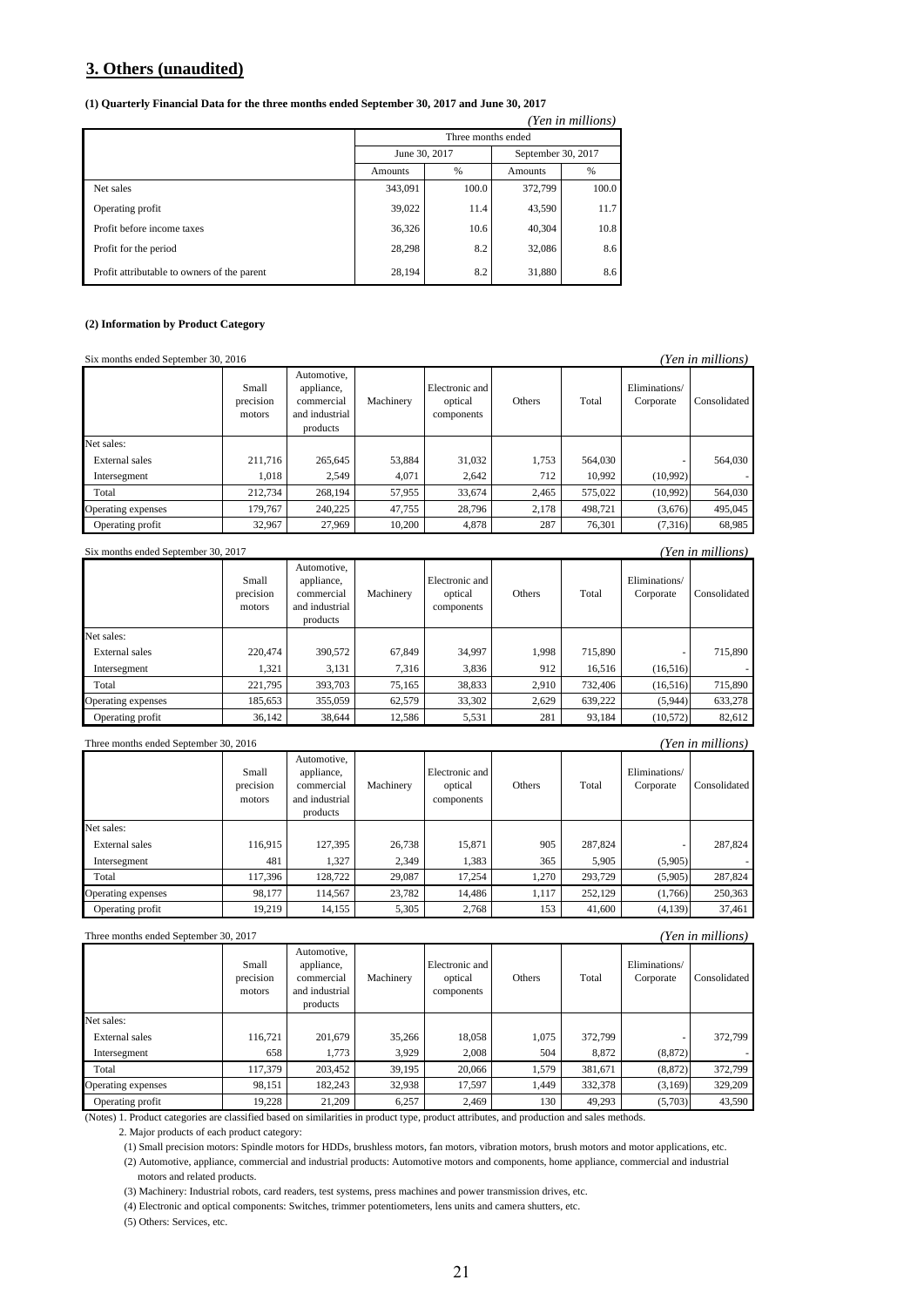### **(3) Sales by Geographic Segment**

#### *(Yen in millions)*

|           | Six months ended   |        | Six months ended   |        | Increase or decrease |        |
|-----------|--------------------|--------|--------------------|--------|----------------------|--------|
|           | September 30, 2016 |        | September 30, 2017 |        |                      |        |
|           | Amounts            | %      | Amounts            | $\%$   | Amounts              | %      |
| Japan     | 136,517            | 24.2%  | 150,501            | 21.0%  | 13,984               | 10.2%  |
| U.S.A.    | 94,145             | 16.7%  | 125,415            | 17.5%  | 31,270               | 33.2%  |
| Singapore | 28,103             | 5.0%   | 28,044             | 3.9%   | (59)                 | (0.2)% |
| Thailand  | 48,591             | 8.6%   | 60,973             | 8.5%   | 12,382               | 25.5%  |
| Germany   | 44,397             | 7.9%   | 58,812             | 8.2%   | 14,415               | 32.5%  |
| China     | 138,037            | 24.5%  | 167,083            | 23.4%  | 29,046               | 21.0%  |
| Others    | 74,240             | 13.1%  | 125,062            | 17.5%  | 50,822               | 68.5%  |
| Total     | 564,030            | 100.0% | 715,890            | 100.0% | 151,860              | 26.9%  |

### *(Yen in millions)*

|           |         | Three months ended |         | Three months ended                         |         |       |
|-----------|---------|--------------------|---------|--------------------------------------------|---------|-------|
|           |         | September 30, 2016 |         | Increase or decrease<br>September 30, 2017 |         |       |
|           | Amounts | %                  | Amounts | $\%$                                       | Amounts | $\%$  |
| Japan     | 68,067  | 23.6%              | 76.714  | 20.6%                                      | 8.647   | 12.7% |
| U.S.A.    | 45,470  | 15.8%              | 63,179  | 16.9%                                      | 17,709  | 38.9% |
| Singapore | 14,546  | 5.0%               | 15,329  | 4.1%                                       | 783     | 5.4%  |
| Thailand  | 25,512  | 8.9%               | 32,127  | 8.6%                                       | 6,615   | 25.9% |
| Germany   | 21,222  | 7.4%               | 31,934  | 8.6%                                       | 10,712  | 50.5% |
| China     | 74,223  | 25.8%              | 87,959  | 23.6%                                      | 13,736  | 18.5% |
| Others    | 38,784  | 13.5%              | 65,557  | 17.6%                                      | 26,773  | 69.0% |
| Total     | 287,824 | 100.0%             | 372,799 | 100.0%                                     | 84,975  | 29.5% |

(Note) The sales are classified by domicile of the seller, and the figures exclude intra-segment transactions.

### **(4) Sales by Region**

|                |                  |                    |         |                    |         | (Yen in millions)    |  |
|----------------|------------------|--------------------|---------|--------------------|---------|----------------------|--|
|                | Six months ended |                    |         | Six months ended   |         | Increase or decrease |  |
|                |                  | September 30, 2016 |         | September 30, 2017 |         |                      |  |
|                | Amounts          | %                  | Amounts | $\%$               | Amounts | $\%$                 |  |
| North America  | 114,792          | 20.4%              | 139,098 | 19.4%              | 24,306  | 21.2%                |  |
| Asia           | 276,266          | 49.0%              | 333,869 | 46.7%              | 57,603  | 20.9%                |  |
| Europe         | 72,969           | 12.9%              | 121,606 | 17.0%              | 48,637  | 66.7%                |  |
| Others         | 9.269            | 1.6%               | 13,806  | 1.9%               | 4,537   | 48.9%                |  |
| Overseas total | 473,296          | 83.9%              | 608,379 | 85.0%              | 135,083 | 28.5%                |  |
| Japan          | 90.734           | 16.1%              | 107,511 | 15.0%              | 16,777  | 18.5%                |  |
| Total          | 564,030          | 100.0%             | 715,890 | 100.0%             | 151,860 | 26.9%                |  |

#### *(Yen in millions)*

|                | Three months ended |        |                    | Three months ended |         | Increase or decrease |  |
|----------------|--------------------|--------|--------------------|--------------------|---------|----------------------|--|
|                | September 30, 2016 |        | September 30, 2017 |                    |         |                      |  |
|                | Amounts            | %      | Amounts            | $\frac{0}{0}$      | Amounts | %                    |  |
| North America  | 57,074             | 19.8%  | 69.976             | 18.8%              | 12,902  | 22.6%                |  |
| Asia           | 144,842            | 50.3%  | 177,433            | 47.6%              | 32,591  | 22.5%                |  |
| Europe         | 35,519             | 12.4%  | 64,024             | 17.2%              | 28,505  | 80.3%                |  |
| Others         | 4,653              | 1.6%   | 7,568              | 2.0%               | 2,915   | 62.6%                |  |
| Overseas total | 242,088            | 84.1%  | 319,001            | 85.6%              | 76,913  | 31.8%                |  |
| Japan          | 45.736             | 15.9%  | 53.798             | 14.4%              | 8.062   | 17.6%                |  |
| Total          | 287,824            | 100.0% | 372,799            | 100.0%             | 84,975  | 29.5%                |  |

(Note) The sales are classified by domicile of the buyer, and the figures exclude intra-segment transactions.